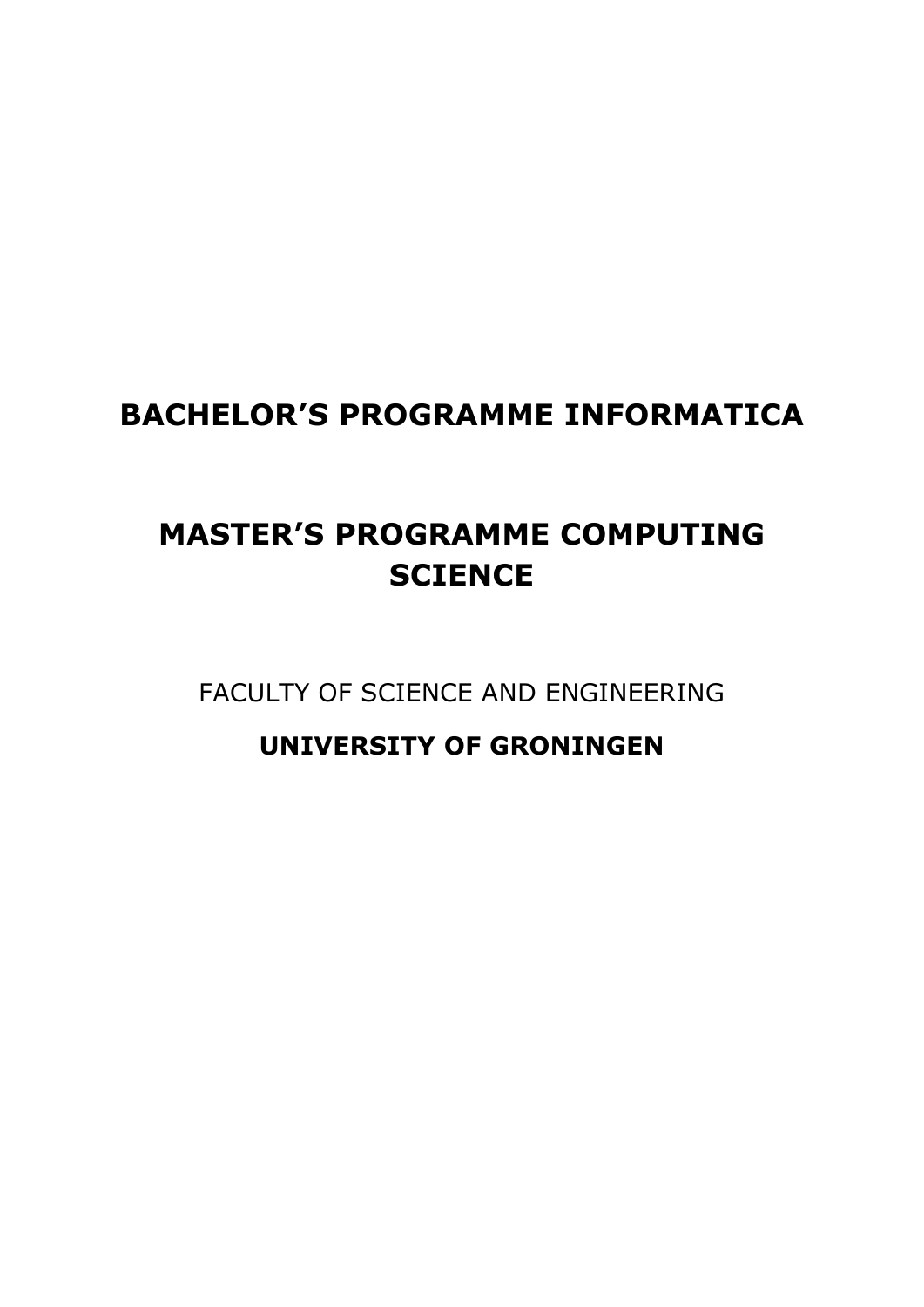QANU Catharijnesingel 56 PO Box 8035 3503 RA Utrecht The Netherlands

Phone: +31 (0) 30 230 3100 E-mail: support@qanu.nl Internet: www.qanu.nl

Project number: Q045

#### © 2020 QANU

Text and numerical material from this publication may be reproduced in print, by photocopying or by any other means with the permission of QANU if the source is mentioned.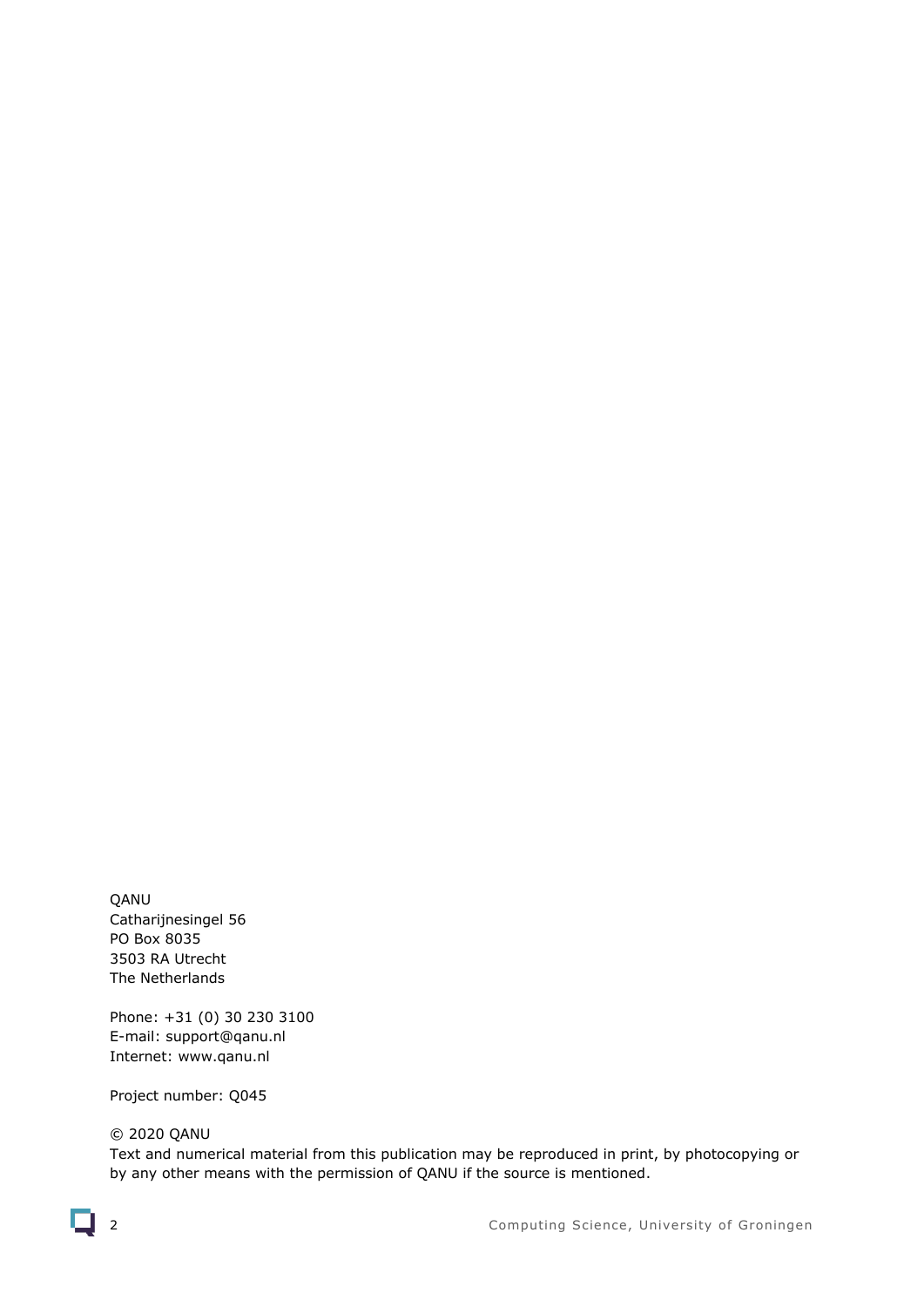### CONTENTS

| REPORT ON THE BACHELOR'S PROGRAMME INFORMATICA AND THE MASTER'S<br>PROGRAMME COMPUTING SCIENCE OF THE UNIVERSITY OF GRONINGEN  5 |  |
|----------------------------------------------------------------------------------------------------------------------------------|--|
|                                                                                                                                  |  |
|                                                                                                                                  |  |
|                                                                                                                                  |  |
|                                                                                                                                  |  |
|                                                                                                                                  |  |
| DESCRIPTION OF THE STANDARDS FROM THE ASSESSMENT FRAMEWORK FOR LIMITED                                                           |  |
|                                                                                                                                  |  |
|                                                                                                                                  |  |
|                                                                                                                                  |  |
|                                                                                                                                  |  |
|                                                                                                                                  |  |
|                                                                                                                                  |  |

This report was finalised on 23 March 2020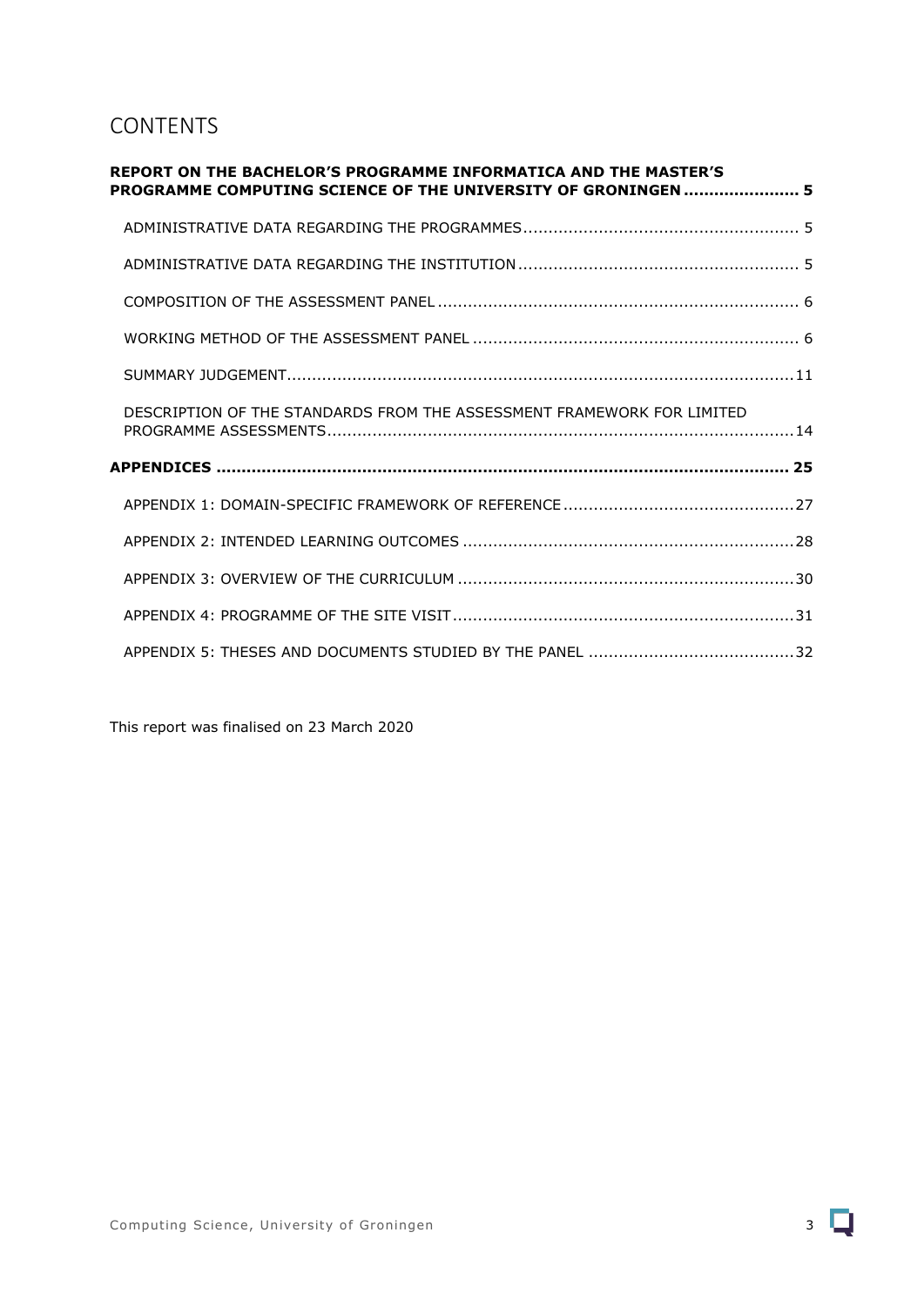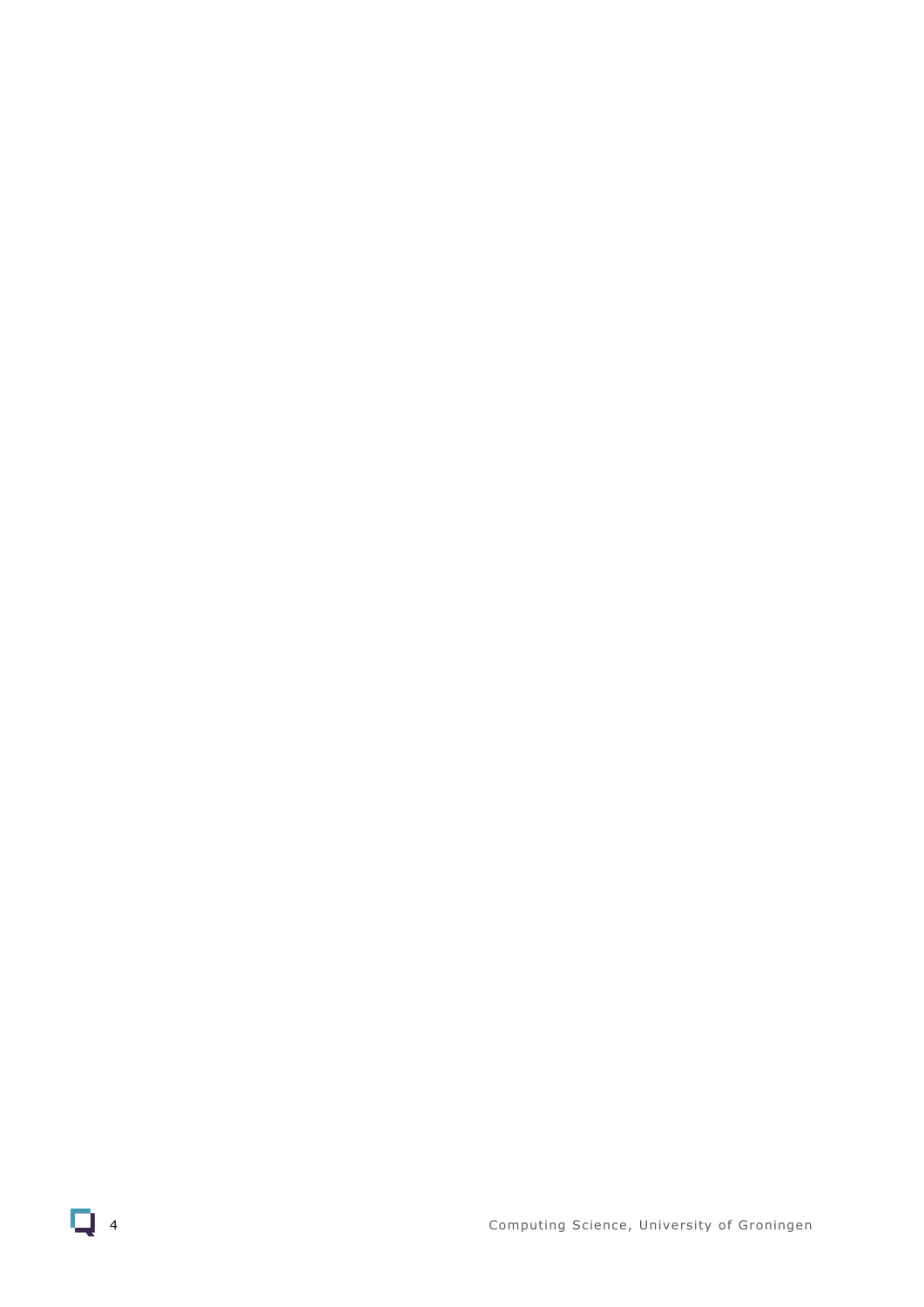# <span id="page-4-0"></span>**REPORT ON THE BACHELOR'S PROGRAMME INFORMATICA AND THE MASTER'S PROGRAMME COMPUTING SCIENCE OF THE UNIVERSITY OF GRONINGEN**

This report takes the NVAO's Assessment Framework for the Higher Education Accreditation System of the Netherlands for limited programme assessments as a starting point (September 2018).

# <span id="page-4-1"></span>ADMINISTRATIVE DATA REGARDING THE PROGRAMMES

#### **Bachelor's programme Computing Science**

CROHO number: 56978 Level of the programme: bachelor's Orientation of the programme: academic Number of credits: 180 EC Location: Groningen Mode of study:  $\blacksquare$ Language of instruction: English Submission deadline NVAO: 01/05/2020

Name of the programme: Informatica (international name: Computing Science) Minor in education: applicable (second degree qualification)

In this report, the international name of the bachelor's programme (Computing Science) will be used instead of its formal CROHO name (Informatica) for reasons of readability.

#### **Master's programme Computing Science**

| Name of the programme:        | <b>Computing Science</b>                   |
|-------------------------------|--------------------------------------------|
| CROHO number:                 | 60364                                      |
| Level of the programme:       | master's                                   |
| Orientation of the programme: | academic                                   |
| Number of credits:            | 120 EC                                     |
| Specialisations or tracks:    | - Intelligent Systems and Visual Computing |
|                               | - Data Science and Systems Complexity      |
|                               | - Software Engineering and Distributed     |
|                               | Systems                                    |
|                               | - Science, Business and Policy             |
| Location:                     | Groningen                                  |
| Mode of study:                | full time                                  |
| Language of instruction:      | English                                    |
| Submission deadline NVAO:     | 01/05/2020                                 |
|                               |                                            |

The visit of the assessment panel Computer Science to the Faculty of Science and Engineering of the University of Groningen took place on 28 and 29 November 2019.

### <span id="page-4-2"></span>ADMINISTRATIVE DATA REGARDING THE INSTITUTION

Name of the institution: University of Groningen Status of the institution: example in the institution of the institution of the institution of the institution Result institutional quality assurance assessment: positive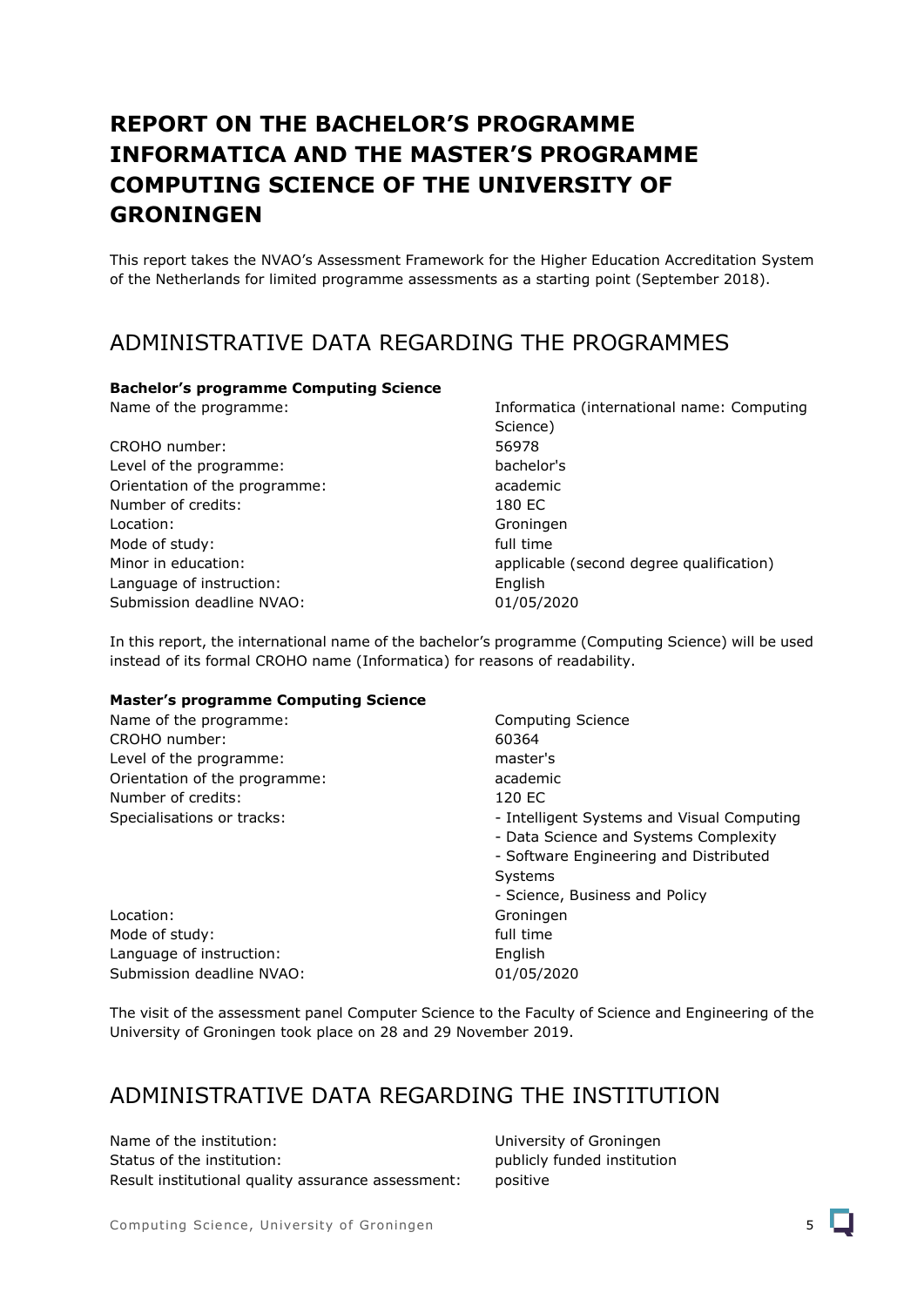# <span id="page-5-0"></span>COMPOSITION OF THE ASSESSMENT PANEL

The NVAO has approved the composition of the panel on 15 April 2019. The panel that assessed the bachelor's and master's programme Computing Science consisted of:

- Em. prof. dr. T. (Theo) D'Hondt, emeritus professor in Software Languages and Software Engineering at the Faculty of Sciences and Bioengineering Sciences of Vrije Universiteit Brussel (Belgium) [chair];
- Prof. dr. ir. W.E.A. (Wim) Van Petegem, professor and policy coordinator Learning Technologies at the Faculty of Industrial Engineering Technology of KU Leuven (Belgium);
- Prof. dr. S. (Sjouke) Mauw, professor in Security and Trust of Software Systems at the Department of Computer Science of the University of Luxembourg (Luxembourg);
- Prof. dr. D.P. (Danilo) Mandic, full professor Signal Processing at the department of Electrical and Electronic Engineering of Imperial College London (United Kingdom);
- Dr. ir. J.C. (Job) Oostveen, Research Manager at the Department Monitoring and Control Services at TNO;
- N. (Nienke) Wessel BSc, master's student Computing Science and bachelor's student Mathematics and Linguistics at Radboud University [student member].

The panel was supported by P.A. (Peter) Hildering MSc, who acted as secretary.

# <span id="page-5-1"></span>WORKING METHOD OF THE ASSESSMENT PANEL

The site visit to the bachelor's and master's programme Computing Science at the Faculty of Science and Engineering of the University of Groningen was part of the cluster assessment Computer Science. Between June and December 2019 the panel assessed 29 programmes at 10 universities. The following universities participated in this cluster assessment: Leiden University, Delft University of Technology, University of Utrecht, Eindhoven University of Technology, Open University, University of Amsterdam, Vrije Universiteit Amsterdam, Radboud University, University of Groningen and University of Twente.

On behalf of the participating universities, quality assurance agency QANU was responsible for logistical support, panel guidance and the production of the reports. P.A. (Peter) Hildering MSc. was project coordinator for QANU. P.A. (Peter) Hildering MSc. and M. (Mark) Delmartino MA acted as secretary in the cluster assessment.

During the site visit at the University of Groningen, the panel was supported by P.A. (Peter) Hildering MSc, who is a certified NVAO secretary.

### *Panel members*

The members of the assessment panel were selected based on their expertise, availability and independence. The panel consisted of the following members:

- Em. prof. dr. T. (Theo) D'Hondt, emeritus professor in Software Languages and Software Engineering at the Faculty of Sciences and Bioengineering Sciences of Vrije Universiteit Brussel (Belgium) [chair];
- Prof. dr. ir. W.E.A. (Wim) Van Petegem, professor and policy coordinator Learning Technologies at the Faculty of Industrial Engineering Technology of KU Leuven (Belgium);
- Prof. dr. S. (Sjouke) Mauw, professor in Security and Trust of Software Systems at the Department of Computer Science of the University of Luxembourg (Luxembourg);
- Prof. dr. J.J. (John-Jules) Meyer, full professor Computer Science and Artificial Intelligence at the University of Utrecht;
- Drs. L. (Lennart) Herlaar, owner/director at Redbits.nl, a company specialised in software development and IT consultancy, and assistant professor Computer Science at the Faculty of Science of Utrecht University;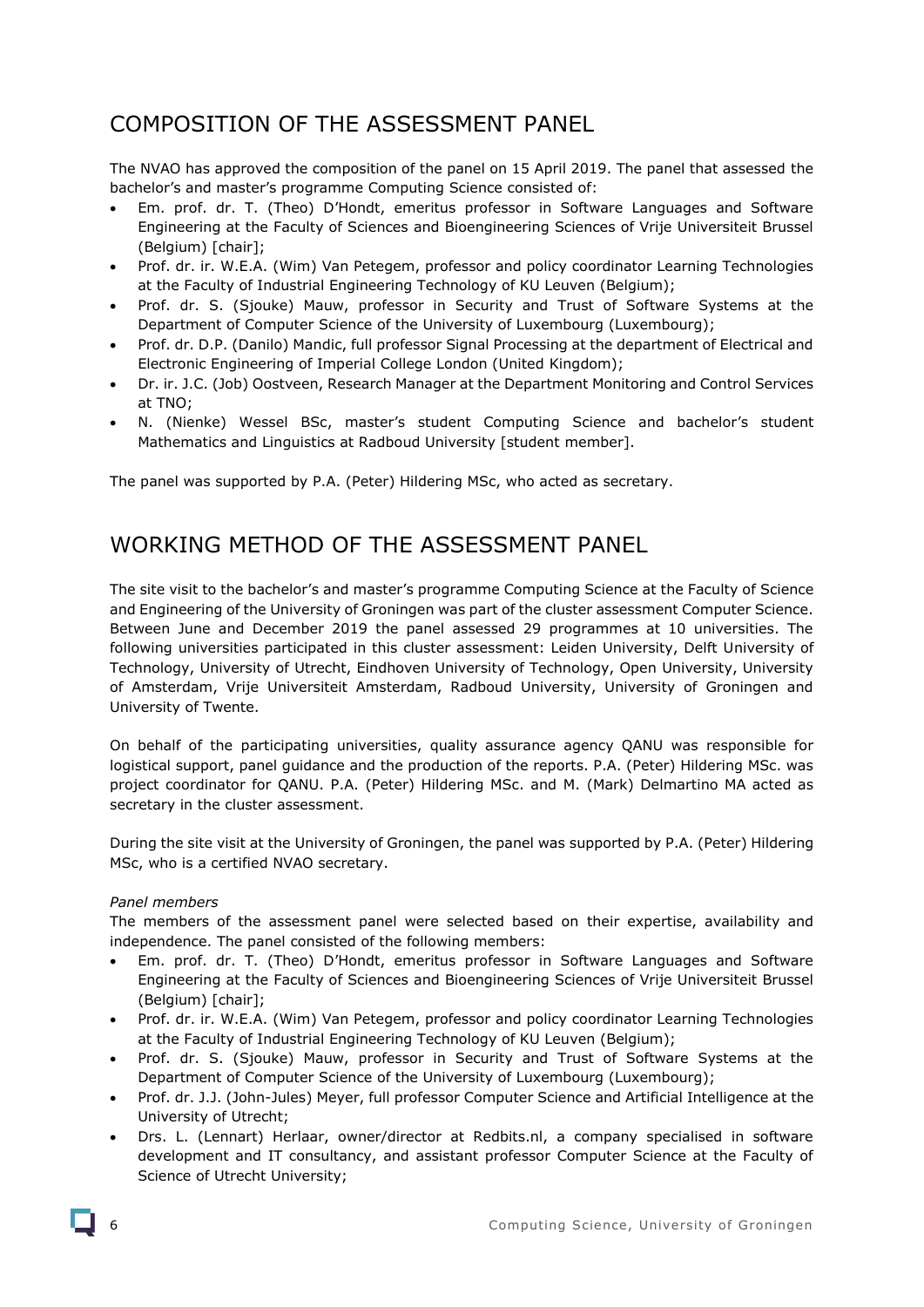- A. (Antonia) Wildvank, owner/CEO at Wildvank, Management en Advies, specialised in ITmanagement and -consultancy;
- Prof. dr. ir. J. (Jan) Aerts, full professor Visual Data Analysis at the University of Hasselt and associate professor Visual Data Analysis at the faculty of Engineering Science at KU Leuven (Belgium);
- Drs. H.C. (Jeroen) Borst, senior consultant Smart Cities at TNO;
- Prof. dr. P. (Petros) Koumoutsakos, full professor Computational Science at ETH Zürich (Switzerland);
- Prof. dr. ir. J.M.W. (Joost) Visser, Chief Product Officer at Software Improvement Group (SIG) Nederland and professor Large-scale Software Systems at Radboud University;
- Drs. E.A.P. (Ewine) Smits, Manager in Advanced Analytics & Big Data at KPMG Nederland;
- Prof. dr. D.P. (Danilo) Mandic, full professor Signal Processing at the department of Electrical and Electronic Engineering of Imperial College London (United Kingdom);
- Dr. ir. J.C. (Job) Oostveen, Research Manager at the Department Monitoring and Control Services at TNO;
- Prof. dr. B.A.M. (Ben) Schouten, full professor Playful Interactions at Eindhoven University of Technology;
- Dr. ir. N. (Nico) Plat, owner/CEO at Thanos IT-consultancy and architecture;
- N. (Nienke) Wessel BSc, master's student Computing Science and bachelor's student Mathematics and Linguistics at Radboud University [student member];
- E. (Evi) Sijben BSc, master's student Computing Science in the specialisation track Data Science at Radboud University [student member];
- B. (Baran) Erdogan, third-year bachelor's student Computer Science at University of Amsterdam [student member];
- M. (Martijn) Brehm, third-year bachelor's student Computer Science at University of Amsterdam [student member].

#### *Preparation*

On 21 March 2019, the panel chair was briefed by QANU on his role, the assessment framework, the working method, and the planning of site visits and reports. A preparatory panel meeting was organised on 9 May 2019. During this meeting, the panel members received instruction on the use of the assessment framework. The panel also discussed their working method and the planning of the site visits and reports.

The project coordinator and secretary composed a schedule for the site visit in consultation with the Faculty. Prior to the site visit, the Faculty selected representative partners for the various interviews. See Appendix 4 for the final schedule.

Before the site visit to the University of Groningen, QANU received the self-evaluation reports of the programmes and sent these to the panel. A thesis selection was made by the panel's chair and secretary. The selection consisted of 15 final bachelor projects, 15 master theses and their respective assessment forms, based on a provided list of graduates in the academic years 2017-2018 and 2018- 2019. A variety of topics and a diversity of examiners were included in the selection. The secretary and panel chair assured that the distribution of grades in the selection matched the distribution of grades of all available projects and theses, and that all four specialisations in the master's programme were covered in the selection. For the Science Business & Policy specialisation, a thesis from 2014 was added to the selection, as no recent graduates had chosen this specialisation. After studying the self-evaluation report, theses and assessment forms, the panel members formulated their preliminary findings. The secretary collected all initial findings and questions and distributed these amongst all panel members.

At the start of the site visit, the panel discussed these initial findings, identified the key issues to be discussed during the sessions, and agreed on a division of tasks during the site visit.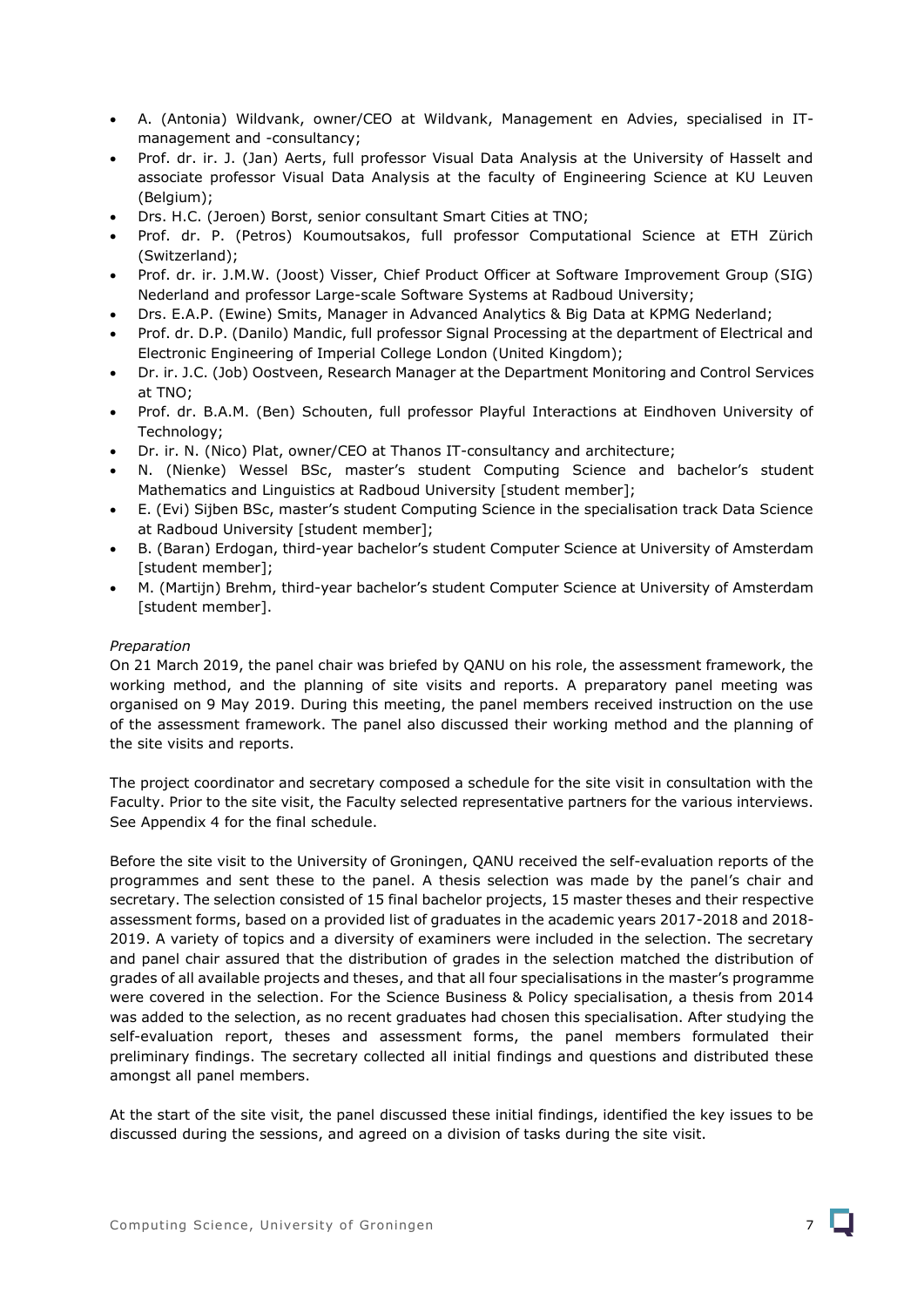#### *Site visit*

The site visit to the University of Groningen took place on 28 and 29 November 2019. Before and during the site visit, the panel studied the additional documents provided by the programmes. An overview of these materials can be found in Appendix 5. The panel conducted interviews with representatives of the programmes: students and staff members, the programme management, alumni and the Board of Examiners. It also offered students and staff members an opportunity for confidential discussion during a consultation hour. Nobody made use of this opportunity.

The panel used the final part of the site visit to discuss its findings in an internal meeting. Afterwards, the panel chair publicly presented the panel's preliminary findings and general observations.

The visit was concluded with a development conversation, in which the panel and the programmes discussed various development routes for the programmes. The result of this conversation is summarised in a separate report.

#### *Consistency and calibration*

In order to assure the consistency of assessment within the cluster, following measures were taken: the panel composition ensured regular attendance of (key) panel members, including the chair, and the project coordinator was present at the panel discussion leading to the preliminary findings of each programme at all site visits.

#### *Report*

After the site visit, the secretary wrote a draft report based on the panel's findings and submitted it to the project coordinator for peer assessment. Subsequently, the secretary sent the report to the panel. After processing the panel members' feedback, the project coordinator sent the draft report to the Faculty in order to have it checked for factual irregularities. The project coordinator discussed the ensuing comments with the panel's chair and changes were implemented accordingly. The report was then finalised and sent to the Faculty and University Board.

#### *Minor in Education*

The Minor in Education leading to a second degree teaching qualification will be covered in-depth in the assessment of the academic teaching programmes in 2020.

#### *Definition of judgements standards*

In accordance with the NVAO's Assessment framework for limited programme assessments, the panel used the following definitions for the assessment of the standards:

#### **Generic quality**

The quality that, from an international perspective, may reasonably be expected from a higher education Associate Degree, Bachelor's or Master's programme.

#### **Meets the standard**

The programme meets the generic quality standard.

#### **Partially meets the standard**

The programme meets the generic quality standard to a significant extent, but improvements are required in order to fully meet the standard.

#### **Does not meet the standard**

The programme does not meet the generic quality standard.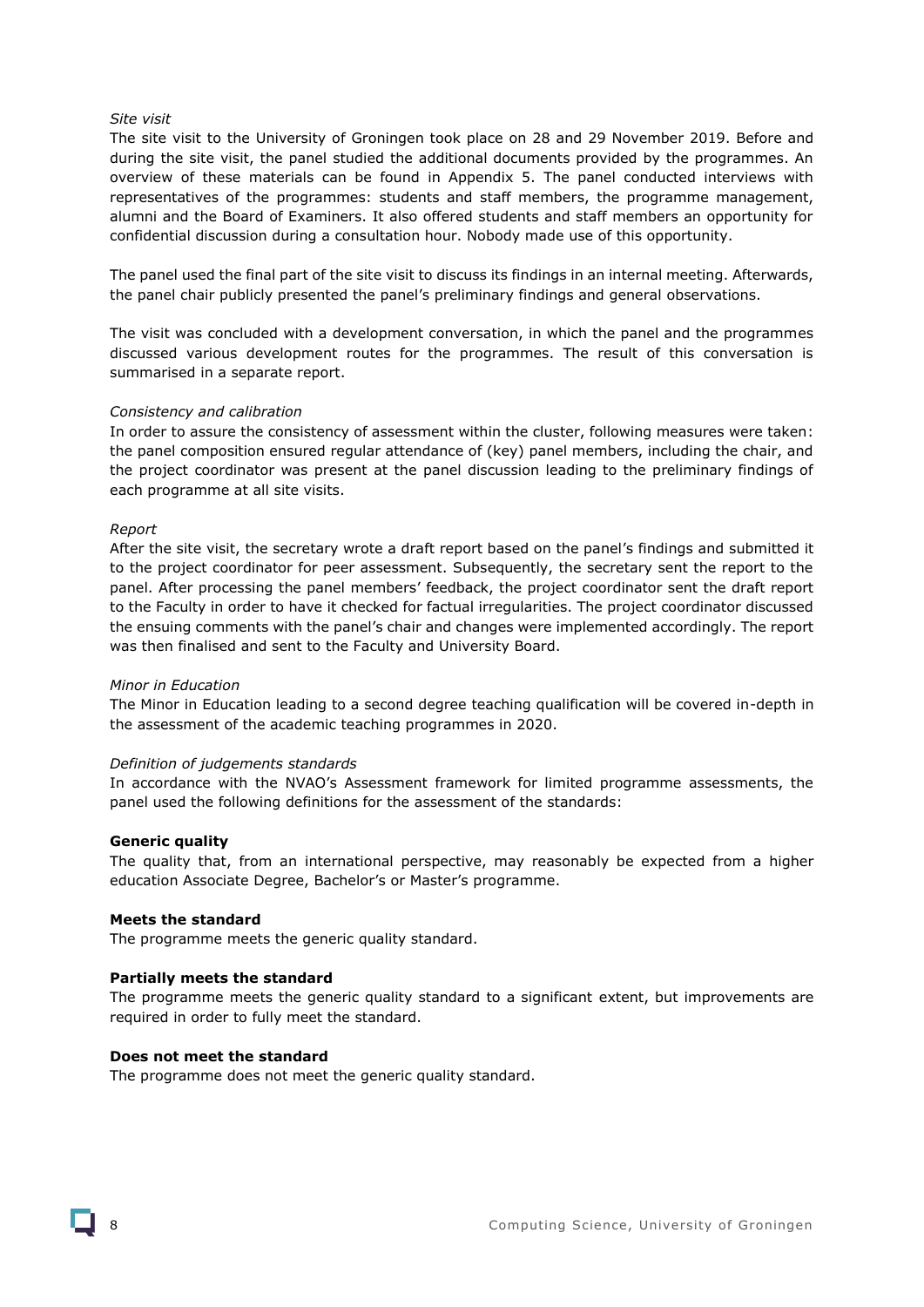The panel used the following definitions for the assessment of the programme as a whole:

### **Positive**

The programme meets all the standards.

#### **Conditionally positive**

The programme meets standard 1 and partially meets a maximum of two standards, with the imposition of conditions being recommended by the panel.

#### **Negative**

In the following situations:

- The programme fails to meet one or more standards;
- The programme partially meets standard 1;
- The programme partially meets one or two standards, without the imposition of conditions being recommended by the panel;
- The programme partially meets three or more standards.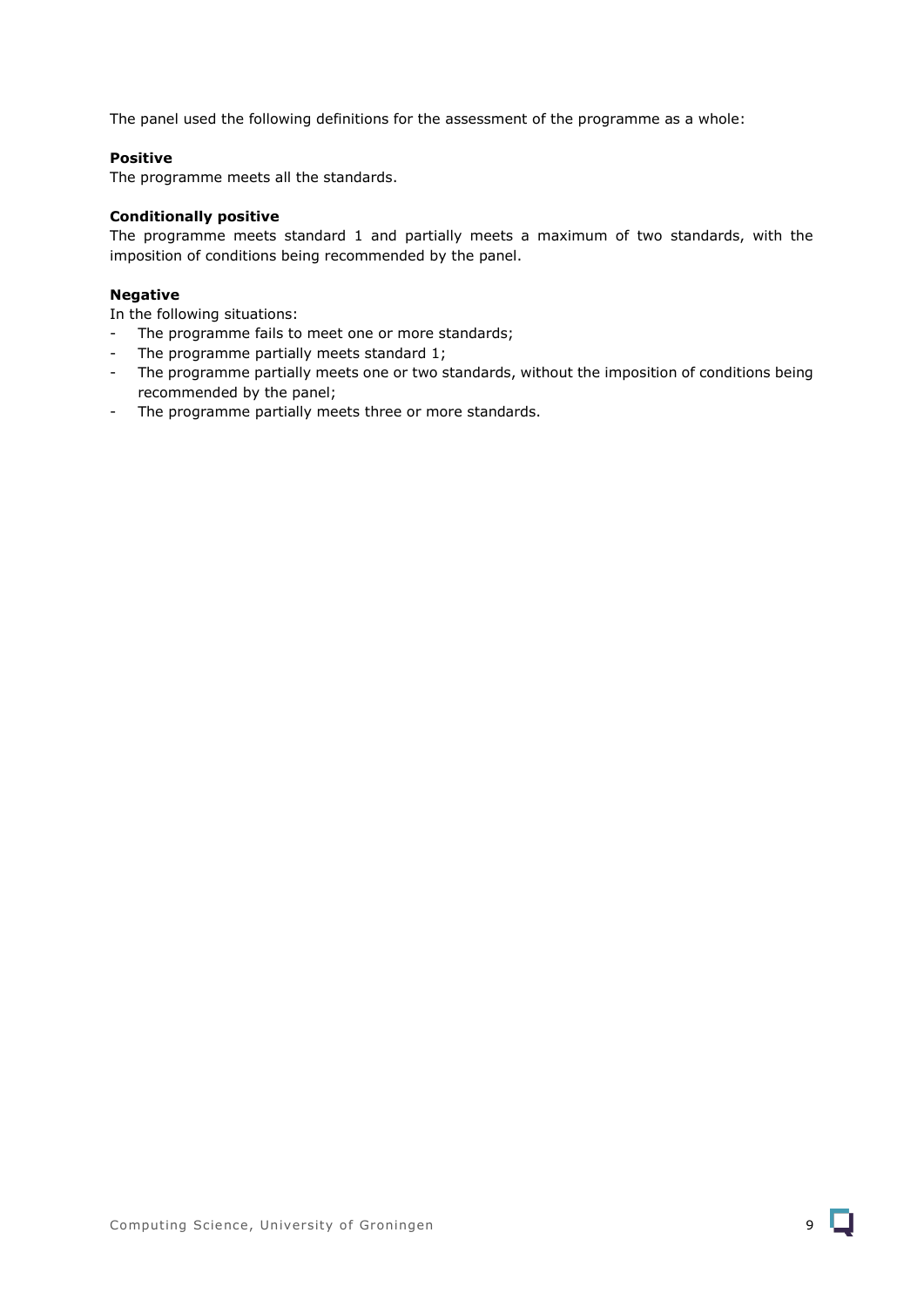10 Computing Science, University of Groningen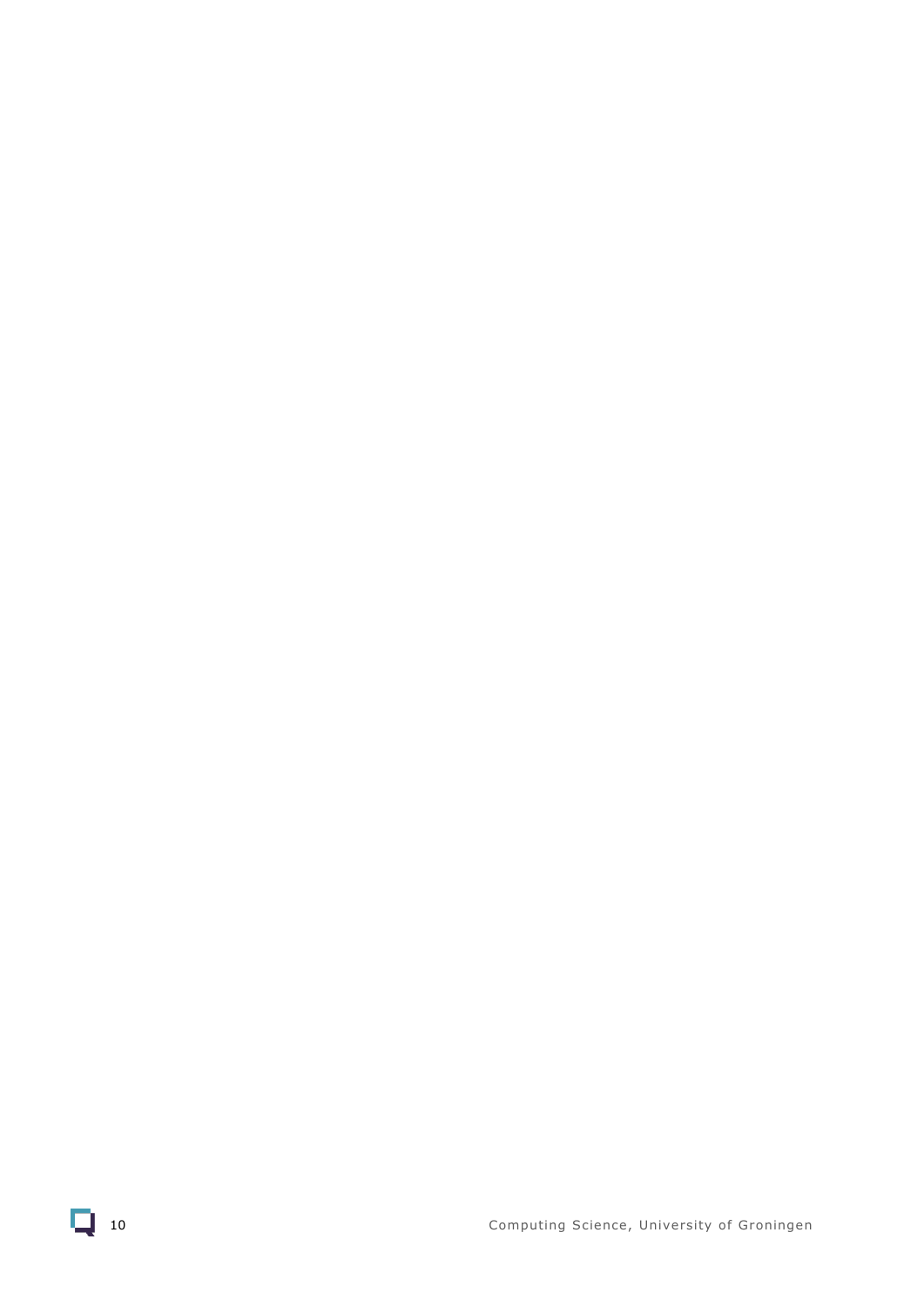# <span id="page-10-0"></span>SUMMARY JUDGEMENT

#### *Bachelor's programme Computing Science*

The bachelor's programme Computing Science convincingly profiles itself as a theoretical and research-oriented programme in computing science. The intended learning outcomes meet the expectations of the academic and professional field through alignment with the international ACM benchmark curriculum, and are in line with an academic bachelor's programme in terms of level and orientation. The ILOs could be made more distinctive through a stronger emphasis on the theoretical and research focus of the programme. The programme has an active and well-functioning External Advisory Council which provides advice that keeps the programme aligned with the expectations of the professional field.

The programme has adequately translated its intended learning outcomes into a coherent curriculum. It offers a solid core curriculum in computing science, structured along a clear set of learning lines. The panel recommends the programme to ensure that the learning lines are fully aligned with the programme's ILOs. The panel thinks that, if fully aligned and described, the learning lines have the potential to be the main instrument to describe the curriculum, both in terms of design as in communication to students about the curriculum content. The academic skills learning line is clear and comprehensive, but the specific skill training within the courses could be made more visible for students. The use of English as the language of instruction in the programmes fits the international character of the programme and its teaching staff, and prepares students for the international job market.

The programme is feasible, although some students take longer to finish due to jobs and/or prolonged research projects. The programme has a high percentage of drop-outs in the first year. The panel endorses the measures taken to reduce this through better matching, better support for international students and early warning systems. The panel recommends to investigate the alignment of content between courses, and to better communicate to students how course evaluations are being used to improve course quality. The panel is positive about the teaching staff of the programme, and the professionalisation of teachers through UTQs. The quantity of the teaching staff is just enough for the current student numbers, but the programme needs to pay continuous attention to staff quantity with regard to the rapid growth in student numbers, both for teaching staff and teaching assistants. The programme offers adequate facilities, although their availability can be limited due to high student numbers.

The assessment system of the programme is adequate, and guarantees that students are assessed on all intended learning outcomes. According to the panel, the second examiner that is assigned for each course adds to the transparency and validity of assessment, and the automatic feedback system for programming assessments is very interesting. The assessment per course is clearly described in the Course Unit Assessment Overviews, but could be better described on a curriculum level. The panel recommends to improve the assessment plans by adding a more in-depth description of the individual exams and assessment methods associated with each learning outcome.. The thesis assessment of the programme is good. The starting form and mid-term evaluations add to the reliability of the assessment. The assessment form is well-designed and well-implemented, and provides a transparent motivation of the final grades. The Board of Examiners adequately fulfils its role in the quality assurance of assessment, but could take a more proactive role with regard to initiating improvements and checks with regard to the quality of assessment in the programmes.

The panel concludes that the theses of the programmes are of high quality, and convincingly show that the intended learning outcomes are achieved. The panel agrees with the grading, and praises the programme for the high number of scientific publications resulting from the theses. The bachelor's students usually continue in a master's programme, fitting the goals of the programme, and those that enter the master's programme at Groningen do very well.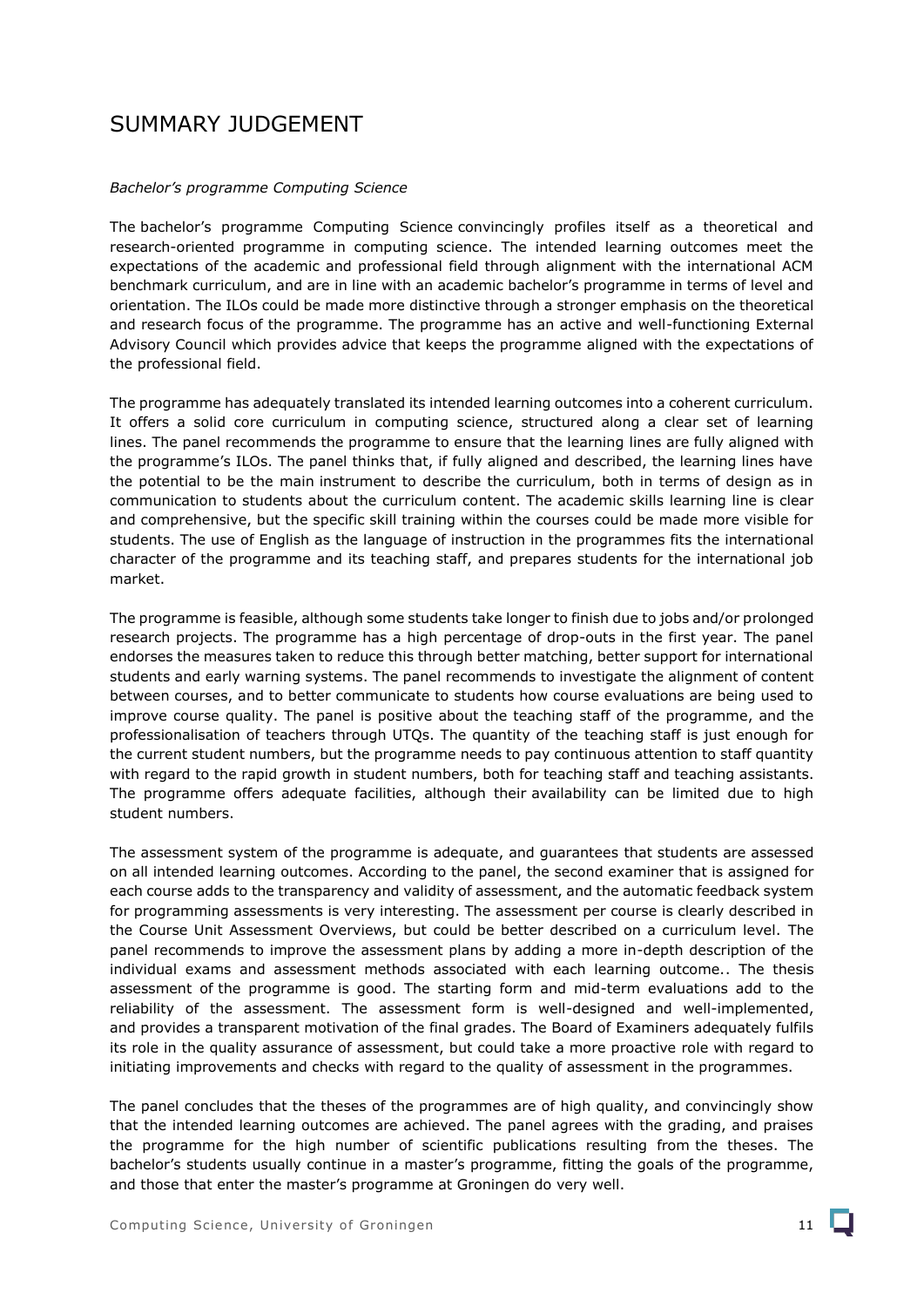#### *Master's programme Computing Science*

The master's programme Computing Science convincingly profiles itself as a theoretical and research-oriented programme in computing science that is well-aligned with the research interests of the computing science departments. Students can choose to specialise either in the direction of academic research, industry or policy making through the four specialisations. The intended learning outcomes meet the expectations of the academic and professional field by expanding on the international ACM benchmark curriculum, and are in line with an academic master's programme in terms of level and orientation. The ILOs could be made more distinctive through a stronger emphasis of the theoretical and research focus of the programme. The programme has an active and wellfunctioning External Advisory Council which provides advice that keeps the programme aligned with the expectations of the professional field.

The programme has adequately translated its intended learning outcomes into a coherent curriculum. The curriculum allows students to obtain an advanced understanding of computing science, and specialise in one of four directions to fit to their preferences. Students obtain a very thorough training in research skills in the research internship and the student colloquium. The teaching methods in the programme are appropriate, and the close relation between education and research is a strong point. The panel recommends the programme to investigate whether and how the students can interact more with the professional field. The use of English as the language of instruction fits the international character of the programme and its teaching staff, and prepares students for the international job market.

The programmes is feasible, although some students take longer to finish due to jobs and/or prolonged research projects. For the latter, the programme introduced an adapted thesis trajectory with extra deadlines, which the panel strongly supports. The panel recommends to investigate the perceived imbalance in workload in the first semester of the curriculum, and the alignment of content between courses. Further, the programme should better communicate to students how course evaluations are being used to improve course quality. The panel is positive about the teaching staff of the programme, and the professionalisation of teachers through UTQs. The quantity of the teaching staff is just enough for the current student numbers, but the programme needs to pay continuous attention to staff quantity with regard to the rapid growth in student numbers, both for teaching staff and teaching assistants. The programme offers adequate facilities, although their availability can be limited due to high student numbers.

The assessment system of the programme is adequate, and guarantees that students are assessed on all intended learning outcomes. According to the panel, the second examiner that is assigned for each course adds to the transparency and validity of assessment. The assessment per course is clearly described in the Course Unit Assessment Overviews, but could be better described on a curriculum level. The panel recommends to improve the assessment plans by adding a more in-depth description of the individual exams and assessment methods associated with each learning outcome. The thesis assessment of the programme is good. The starting form and mid-term evaluations add to the reliability of the assessment. The assessment form is well-designed and well-implemented, and provides a transparent motivation of the final grades. The Board of Examiners adequately fulfils its role in the quality assurance of assessment, but could take a more proactive role with regard to initiating improvements and checks with regard to the quality of assessment in the programmes.

The panel concludes that the theses of the programme are of high quality, and convincingly show that the intended learning outcomes are achieved. The panel agrees with the grading, and praises in the programme for the excellent level of the master's theses, as well as the high number of scientific publications resulting from the theses. Graduates are in high demand on the labour market, both as PhD researcher as well as in industry.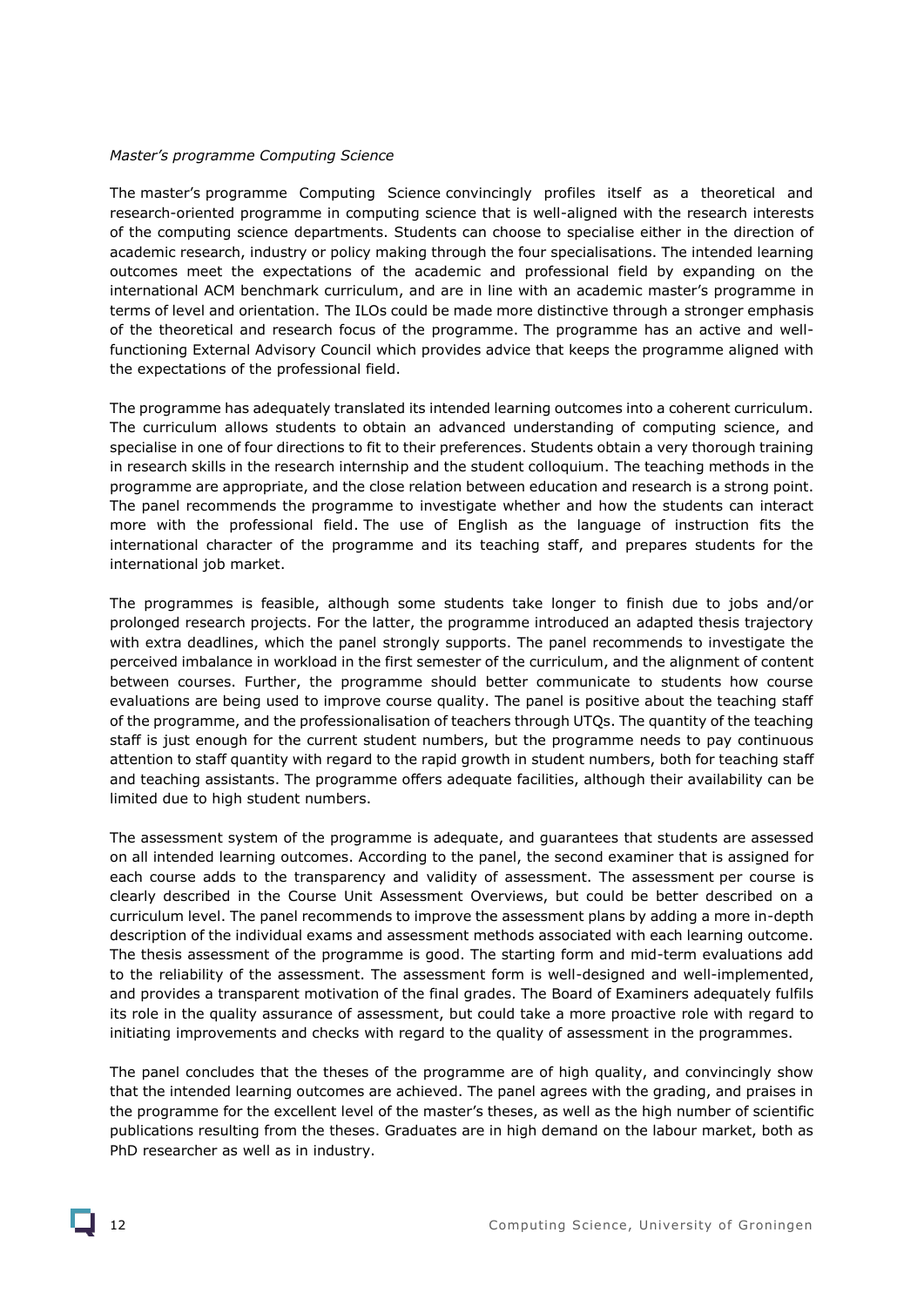The panel assesses the standards from the *Assessment framework for limited programme assessments* in the following way:

*Bachelor's programme Computing Science*

| Standard 1: Intended learning outcomes    | meets the standard |
|-------------------------------------------|--------------------|
| Standard 2: Teaching-learning environment | meets the standard |
| Standard 3: Assessment                    | meets the standard |
| Standard 4: Achieved learning outcomes    | meets the standard |
| General conclusion                        | positive           |
| Master's programme Computing Science      |                    |
| Standard 1: Intended learning outcomes    | meets the standard |
| Standard 2: Teaching-learning environment | meets the standard |
| Standard 3: Assessment                    | meets the standard |
| Standard 4: Achieved learning outcomes    | meets the standard |
| General conclusion                        | positive           |

The chair, Em. Prof. Dr. T. (Theo) D'Hondt, and the secretary, P.A. (Peter) Hildering MSc, of the panel hereby declare that all panel members have studied this report and that they agree with the judgements laid down in the report. They confirm that the assessment has been conducted in accordance with the demands relating to independence.

Date: 23 March 2020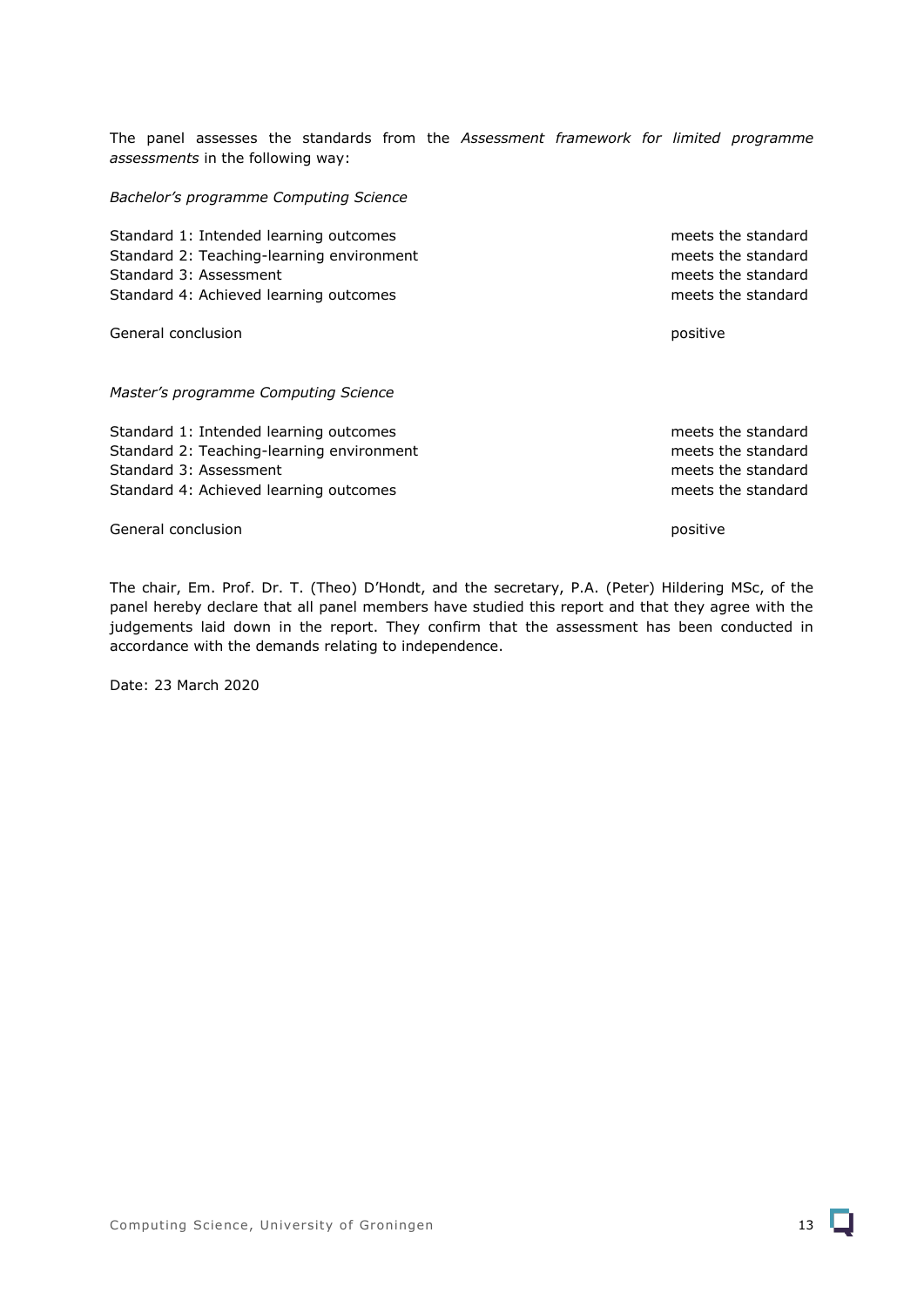# <span id="page-13-0"></span>DESCRIPTION OF THE STANDARDS FROM THE ASSESSMENT FRAMEWORK FOR LIMITED PROGRAMME ASSESSMENTS

#### **Standard 1: Intended learning outcomes**

The intended learning outcomes tie in with the level and orientation of the programme; they are geared to the expectations of the professional field, the discipline, and international requirements.

#### **Findings**

#### *Profile*

The bachelor's programme Informatica (hereafter called by its international name Computing Science) and master's programme Computing Science at the University of Groningen are offered by the Faculty of Science and Engineering. The programmes aim to train students in the fundamental knowledge and skills to improve existing and develop new computer systems and software, in order to contribute to technological developments in a broad sense. The bachelor's programme aims to qualify students for an academic master's programme in Computing Science or a related discipline. The master's programme graduates should be able to become independent professionals in Computing Science, either as academic researcher or in the professional field.

In comparison to other computing science programmes in the Netherlands, the programmes profile themselves with a long tradition of emphasis on theory and research. For instance, theoretical topics such as complexity, advanced algorithmic and programme correctness are offered as early as the first bachelor's year. The content of the courses and individual research projects are closely associated with the research interests of the research groups involved, especially in the master's programme. This allows for research-based programmes that incorporate the latest research developments and literature.

The bachelor's programme offers a broad basis of knowledge and skills for Computing Science and gradually shifts towards more specialised topics in the third year. The master's programme is more focused, and allows students to specialise in one of four directions:

- Intelligent Systems and Visual Computing (ISVC)
- Data Science and Systems Complexity (DSSC)
- Software Engineering and Distributed Systems (SEDS)
- Science, Business and Policy (SBP)

ISVC and DSSC are closely aligned with the research interests of the Computing Science department, and are mainly focused on preparing students for a career as an academic researcher. SEDS is primarily aimed towards delivering software and systems engineers for the professional field. SBP is a faculty-wide specialisation in which students learn to combine the knowledge and skills from their specific discipline with insights from business and policy studies in order to prepare for a societal career. This specialisation is offered by the faculty's department of Science & Society.

The panel has studied the profile of the bachelor's and master's programme and concludes that both programmes have a clear and distinctive profile. They are strongly founded in theory and research, and combine theoretical foundations with a vision on a role of computing science in technological innovations. The bachelor's programme is specifically aimed at preparing for a master's programme in Computing Science and less at direct outflow to the professional field, which the panel considers a clear choice fitting the profile of the programme. The specialisations of the master's programme are well-balanced and in line with the career options for graduates as well as the research interests of the department. Through the specialisations, students have the choice to prepare themselves for a career in either academic research, industry or policy making, depending on their interests.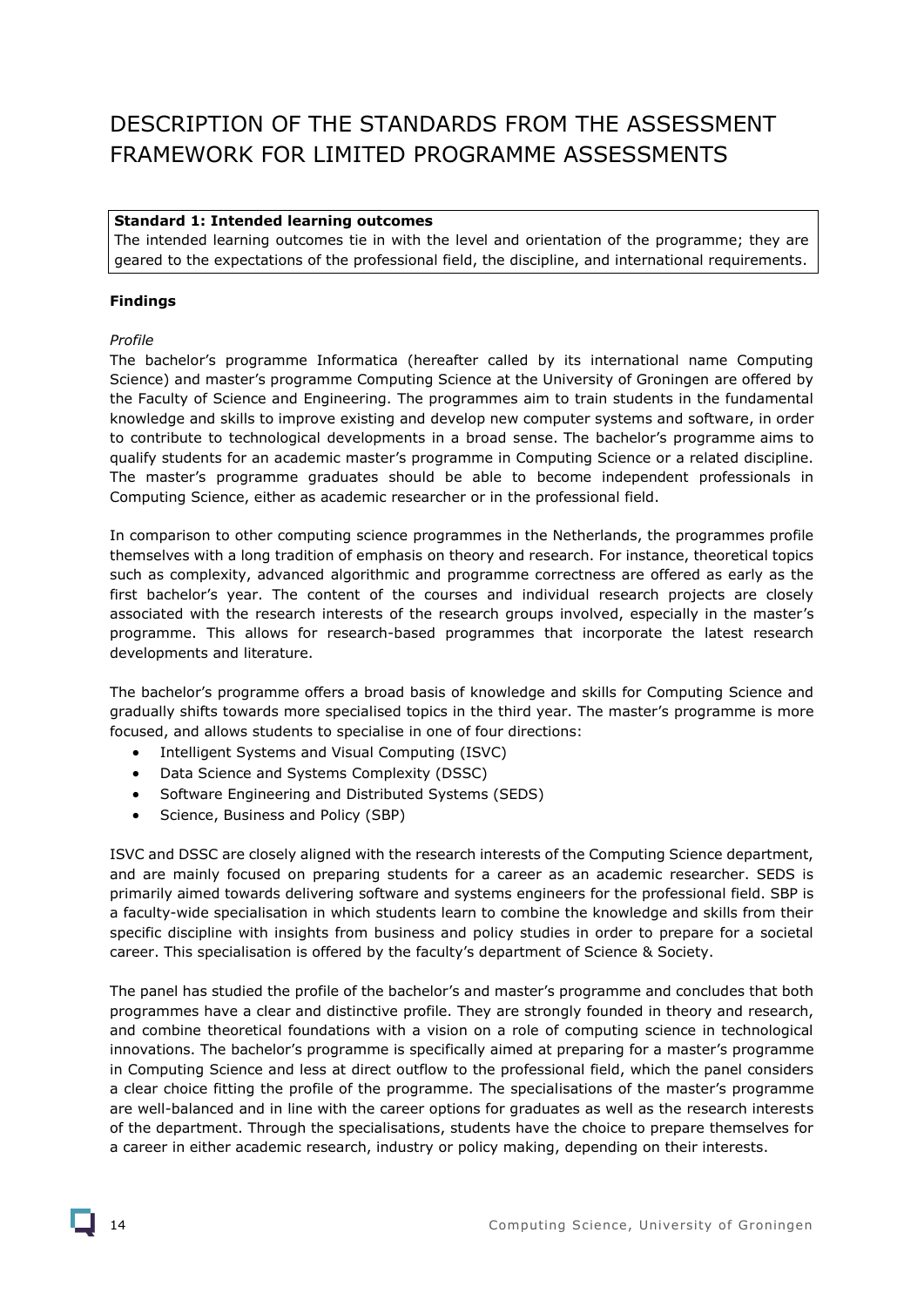#### *Intended learning outcomes*

The intended learning outcomes (ILOs) of the *bachelor's programme* are grouped in three sets detailing the knowledge, skills and attitudes that students are required to achieve during the programme. The panel studied the ILOs to determine the level, orientation and relation to the expectations of the field. It was shown an overview in which the ILOs are linked to the Dublin's descriptors for academic bachelor's programmes. The panel concludes that all Dublin Descriptors are adequately included, reflecting the bachelor's level of the programme's ILOs. According to the panel, the academic orientation of the programme is clearly visible in the attention to academic skills and attitudes in the ILOs. The panel thinks that the formulation of the ILOs could emphasise the research focus of the programme more. This is a strong point of the programme that could be better reflected in the ILOs in order to make them more distinctive. Finally, the panel compared the ILOs to the expectations of the field through the ACM Computer Science Curriculum 2013, which the universities involved in this accreditation process defined as the domain-specific framework of reference for all bachelor's programmes. The panel noted that the ILOs and the corresponding course units cover the eleven characteristics of computer scientists as formulated by ACM. These characteristics, as well as a link to the reference document, are provided in Appendix 1 to this report.

The ILOs of the *master's programme* are divided in a set of general ILOs, and two sets of specific ILOs for the SEDS and SBP specialisations. The general ILOs describe the generic knowledge, skills and attitudes that all student should achieve. They build upon the foundations laid in the ILOs of the bachelor's programme and add master level learning outcomes such as critically reading literature, acquiring specialised knowledge and contributing to the enhancement of scientific understanding in a specific field. The additional learning outcomes for the SEDS and SBP specialisation describe the additional skills associated with these specialisations, notably professional skills and knowledge and skills related to software engineering and distributed systems for SEDS, and ILOs related to business & policy for SBP. According to an overview presented to the panel, all master's level Dublin Descriptors are covered in the ILOs. As in the bachelor's programme, the academic level is clearly visible in the research focus as well as the academic skills and attitudes described in the ILOs, but it could be more elaborated in this aspect to emphasise the strong theoretical and research focus of the programme to make them more distinctive. The ACM Framework that serves as domain-specific framework of reference was formulated for undergraduate programmes, but serves as a source of inspiration for master's programmes. The panel concludes that the ILOs and the associated course units cover the eleven characteristics of ACM Framework, and are deepened and extended to a graduate level. The panel considers this in line with a master's programme in the field of computing science.

To further align the ILOs of the programme with the expectations of the professional field, the programmes have a (shared) External Advisory Council consisting of representatives of Dutch and international universities and of various local companies that often hire graduates from the programme. They meet annually with programme representatives to discuss developments in the professional field and possible implications of these for the ILOs and curricula of the programmes. In addition, the Council members assist in creating contacts and opportunities for students, promoting collaborations between the programme and local businesses and serving as external project and thesis supervisors. The panel has had the opportunity to meet representatives of the External Advisory Council during the site visit, and was impressed by its involvement in the programme and the dedication with which the Council supports the programme and provides suggestions for improvement. The panel praises the programme for its involvement of the professional field into the fine-tuning of the ILOs and the curriculum.

### **Considerations**

The *bachelor's programme Computing Science* convincingly profiles itself as a theoretical and research-oriented programme in computing science. The intended learning outcomes meet the expectations of the academic and professional field through alignment with the international ACM benchmark curriculum, and are in line with an academic bachelor's programme in terms of level and orientation. The ILOs could be made more distinctive through a stronger emphasis on the theoretical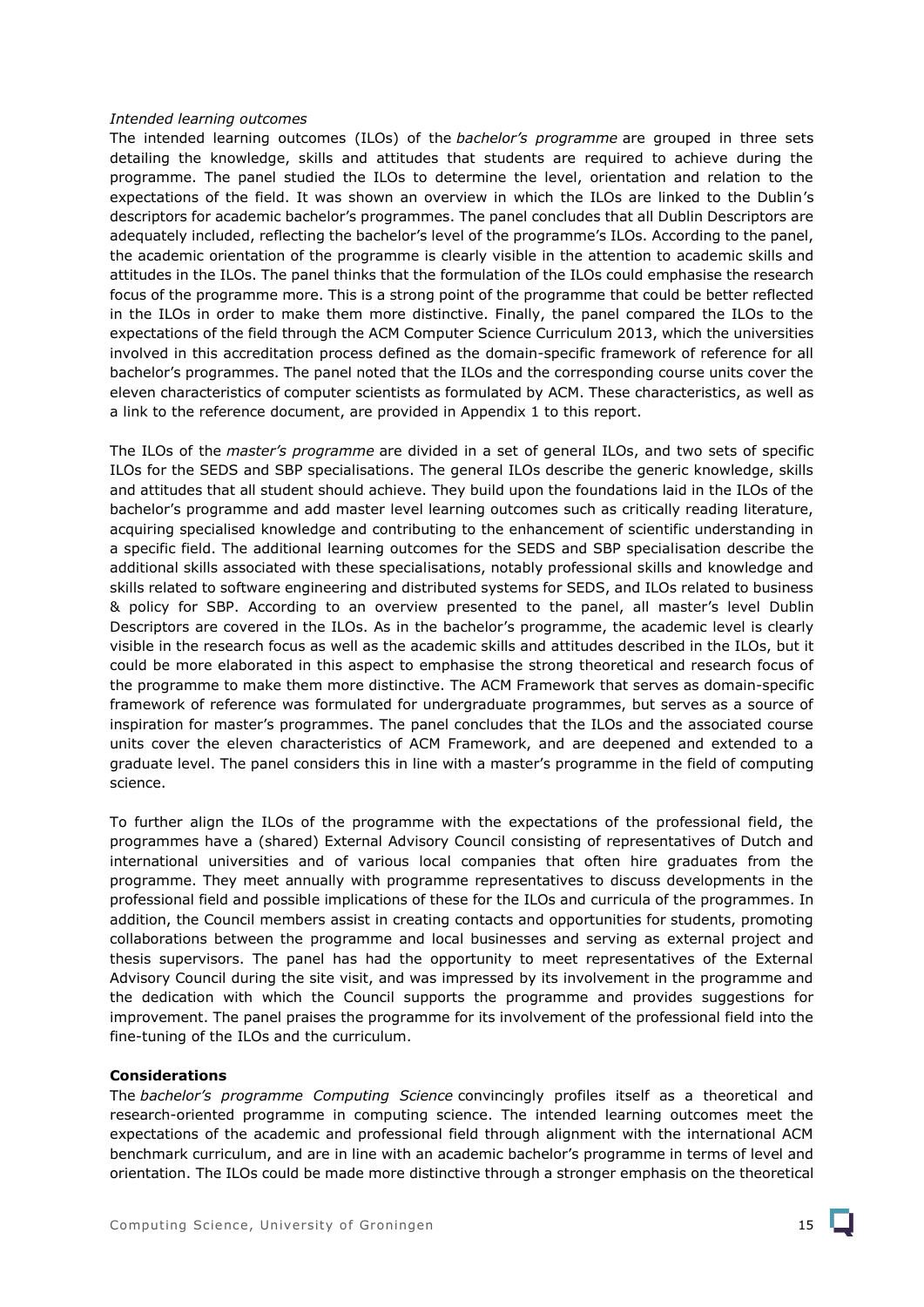and research focus of the programme. The programme has an active and well-functioning External Advisory Council which provides advice that keeps the programme aligned with the expectations of the professional field.

The *master's programme Computing Science* convincingly profiles itself as a theoretical and research-oriented programme in computing science that is well-aligned with the research interests of the computing science departments. Students can choose to specialise either in the direction of academic research, industry or policy making through the four specialisations. The intended learning outcomes meet the expectations of the academic and professional field by expanding on the international ACM benchmark curriculum, and are in line with an academic master's programme in terms of level and orientation. The ILOs could be made more distinctive through a stronger emphasis of the theoretical and research focus of the programme. The programme has an active and wellfunctioning External Advisory Council which provides advice that keeps the programme aligned with the expectations of the professional field.

#### **Conclusion**

*Bachelor's programme Computing Science:* the panel assesses Standard 1 as 'meets the standard'.

*Master's programme Computing Science:* the panel assesses Standard 1 as 'meets the standard'.

#### **Standard 2: Teaching-learning environment**

The curriculum, the teaching-learning environment and the quality of the teaching staff enable the incoming students to achieve the intended learning outcomes.

#### *Curriculum*

The curriculum of the *bachelor's programme Computing Science* consists of a compulsory core (135 EC), a one-semester elective part (30 EC) and an individual bachelor's project (15 EC) at the end. The curriculum has been aligned with the programme's intended learning outcomes alongside seven axes (learning lines) that describe the main type of knowledge, skills and attitudes central to the programme: 1) orientation in the field, 2) fundamentals of computing science, 3) formal methods, 4) computer systems, 5) software engineering, 6) mathematical modelling and 7) academic skills.

The compulsory part starts with foundational courses in the first year, which introduce the fundamentals of programming, algorithms, computer data representation and numerical modelling. These courses function as the basis upon which the other courses are built. In the second year, these topics are further elaborated upon by broadening courses in several subfields of computing science, such as software systems engineering, advanced algorithms and data structures, and parallel computing. The third year offers more specialisation, partly in compulsory courses on topics such as computer graphics and operating systems, and partly in the fifth minor semester which is fully elective. Students can choose to follow in-depth Computing Science courses or courses from other disciplines at the university or abroad, or follow an educational minor leading to a second-degree teaching qualification. Before the start of the semester, the student's minor programmes have to be approved by the Board of Examiners to ensure their alignment with the programme's intended learning outcomes. The bachelor's project is an individual research project conducted either within one of the faculty's research groups or in industry, and consists of a literature study, algorithm development, software development, and reporting and presenting of the results.

The panel has studied the curriculum of the programme, as well as the content of a number of courses. It concludes that the ILOs are adequately translated into a coherent curriculum offering a solid core in computing science. This core covers all elements of the ACM model curriculum for computing science. The programme also showed the panel overviews in which the courses are mapped against both the learning lines and the intended learning outcomes. The panel concludes that the learning lines are a coherent set that describes the main elements of the curriculum. It did note that some elements from the intended learning outcomes are not explicitly visible in the learning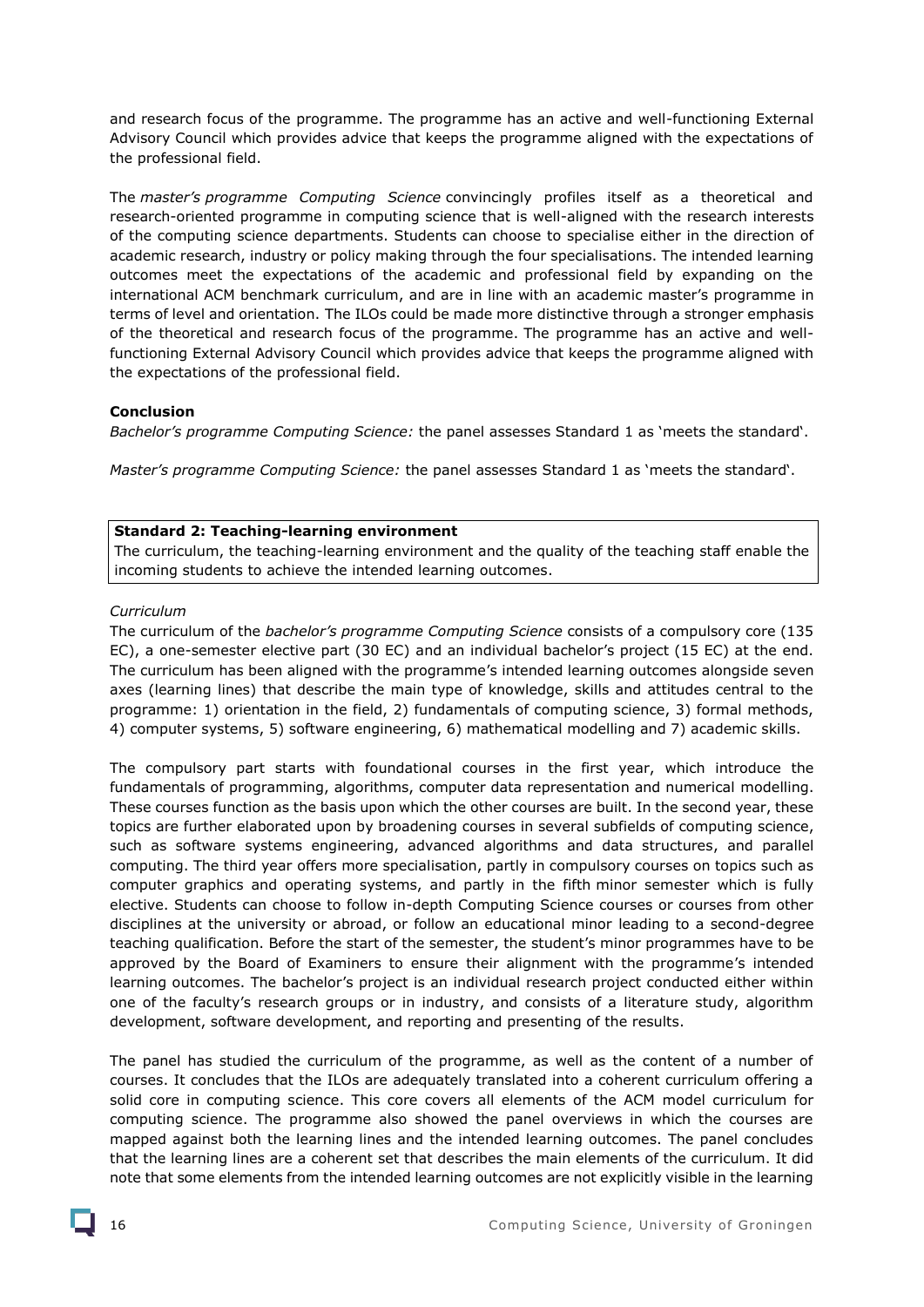lines, for instance learning outcome 3d on preparedness to life-long learning. The panel recommends the programme to ensure that the learning lines are fully aligned with the programme's ILOs. The panel thinks that, if fully aligned and described, the learning lines have the potential to be the main instrument to describe the curriculum, both in terms of design as in communication to students about the curriculum content.

The programme has fully redesigned the academic skills learning line based on the recommendations by the previous accreditation panel. It consists of a clear learning line that shows what skills are offered at what level throughout the curriculum. The panel concludes that this learning line is clear and comprehensive. With regard to the implementation in individual courses, the panel notes that the academic skills content is not always visible at first glance, but can be hidden in the course content. The panel understood from the programme management that a full overview of specific assignments related to academic skills per course is still being implemented. The panel supports this, and thinks that such an overview can be helpful to students to make visible which skills training they can expect per course.

The curriculum of the *master's programme Computing Scienc*e consists of a 30 EC compulsory part, 35 EC specialisation-related courses and 25 EC electives. The remaining 30 EC is for the master's thesis. Students choose a specialisation at the start of the programme, and start with specialisationspecific courses as early as the first semester. They can customise their curriculum with 10 EC electives chosen within the specialisation, and 15 EC from any master's courses taught at the university, as long as the full set is approved of by the Board of Examiners. The compulsory courses include courses on data science (5 EC) and web and cloud computing (5 EC), a student colloquium (5 EC), and an internship (15 EC). The topics of the two compulsory courses are considered by the programme to be essential to all four specialisations. The student colloquium trains students in academic skills. Students organise an emulated scientific conference and subsequently publish academic proceedings. During the process they fulfil the roles of contributors, peer reviewers, programme committee and session chairs. In the internship, students are placed in one of the research groups of the department, and are trained to conduct scientific research. In the SEDS specialisation, students can also opt for an in-company internship, where they can experience the process of software development in the professional field. Using the skills obtained in the colloquium and internship, students work on their master's thesis in the final semester of the curriculum. This is an independent research project, sometimes leading to a software product, that is finished with a written and oral report.

The panel has studied the curriculum of the programme, as well as the content of a number of courses. It concludes that students obtain an advanced understanding of computing science, and have the opportunity to specialise in one of four directions to fit their preferences. Each specialisation offers a coherent curriculum on its specific topic, aligned with the research interests of the associated research groups. Students obtain a very thorough training in research skills in the research internship and the student colloquium, which the panel considers strong points of the programme. The student colloquium in particular is a very original initiative, that was reported by students to be interesting and very valuable for the development of their research skills. The option to replace the research internship with an in-company placement for the SEDS specialisation is fitting with regard to the focus of this specialisation towards a professional career.

#### *Teaching methods*

Both Computing Science programmes aim for a close relation between education and research. All teaching staff are active researchers and frequently incorporate recent research developments and literature in the courses. The teaching methods used in the courses include active learning in practicals, tutorials and project assignments, supported by knowledge obtained in lectures. The panel concludes that these teaching methods are appropriate, and thinks that the close relation between education and research is a strong point of the programme.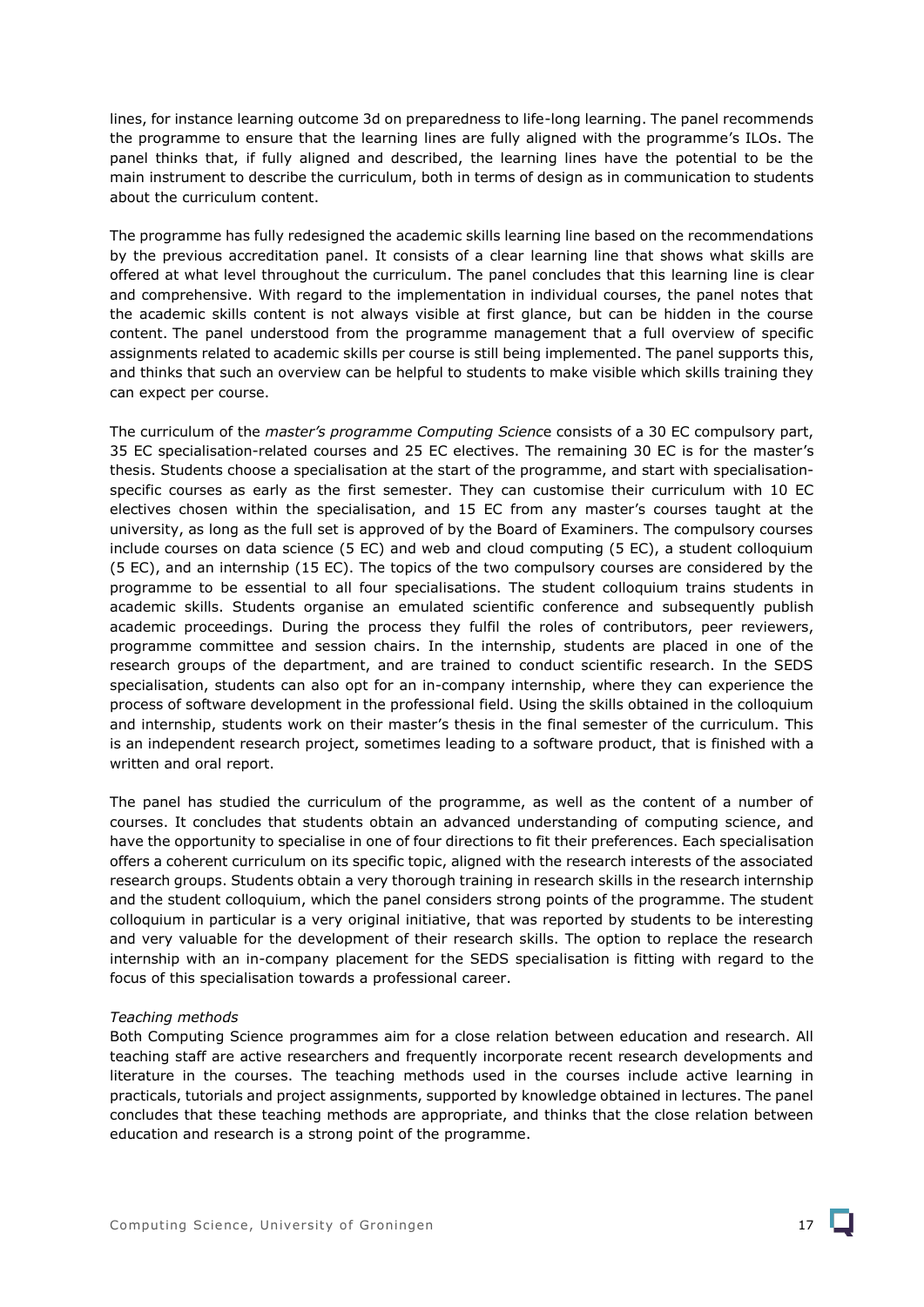The panel understood during the site visit that the rise in student numbers challenges the programme to keep students engaged during lectures and tutorials. To solve this, the programme is increasing its efforts to use interactive teaching methods, such as quizzing, live coding and code visualisation. Students indicated to the panel that they appreciate this, and would like to see more of such initiatives. The panel supports this, and recommends the programme to continue these efforts.

Furthermore, the master's students stated that, while they very much appreciated the relation of the courses with recent developments in the academic field, they would like to have a similar interaction with the professional field. This was most prominently the case for students in the ISVC and DSSC specialisations. Although these specialisations are tailored towards an academic career, many graduates ultimately find employment in the professional field. More contact with industry, for instance through extra internship possibilities or guest lecturers would be appreciated. The panel recommends the master's programme to investigate whether this request can be fulfilled.

#### *Language and internationalisation*

Both the bachelor's and the master's programme are offered in English, as are nearly all programmes at the Faculty of Science and Engineering. According to the programmes, education in English opens up international career possibilities for graduates, including the opportunity for acquiring intercultural training in an international classroom. It also allows for the inclusion of the most recent developments in the field, which are predominantly available in English. As the staff of the Computing Science department is very international (75 percent non-Dutch), the use of English means that all staff can participate in education. In recent years, more than half of the student intake has been non-Dutch, reflecting the international nature of the programme. To maintain the quality of the education in English, language proficiency is a selection criterion for new staff. Additionally, the university offers courses to improve language proficiency to all staff.

The panel considers the choice for the use of English to be very well motivated. The programmes are offered in a very international environment, both with regard to the field of computing science as to the staff of the computer science department. An English language programme prepares students for an internationally oriented field in which they can expect to often work interculturally. Students are generally positive on the quality of the education in English, and there is sufficient attention to the language skills of the teaching staff. The theses that the panel read demonstrated that the students have a good command of English. One point of attention for the programme might be the integration of a specific group of international students in the master's programme. International students that did not originate from the faculty's own bachelor's programme indicated that they sometimes felt isolated in their first months in the programme, as most students already seem to know each other from the bachelor education. The panel recommends the programme to identify and address the needs of this group.

#### *Feasibility*

The panel has studied an overview of the study success for both programmes, and discussed the feasibility of the programmes with students, teaching staff and programme management. This overview shows that approximately half of the students in the bachelor's programme that register after the first year finish the programme within three years, and two-thirds within four years. With regard to the feasibility of the bachelor's curriculum, the panel concludes, based on the student interviews, that courses are generally feasible within the allocated time and that there are no major stumbling blocks in the curriculum.

The bachelor's programme has a high drop-out rate (40 percent) in the first year. The programme management indicates that the first year has a highly selective character, and it often reveals students that are not a good match with the programme. The programme is currently adjusting its matching procedure to try to decrease the number of mismatches, and to step up support for students in the first year. The matching procedure includes a mathematics test and a test in which students receive some material on Storage and Data Compression that they have to study and are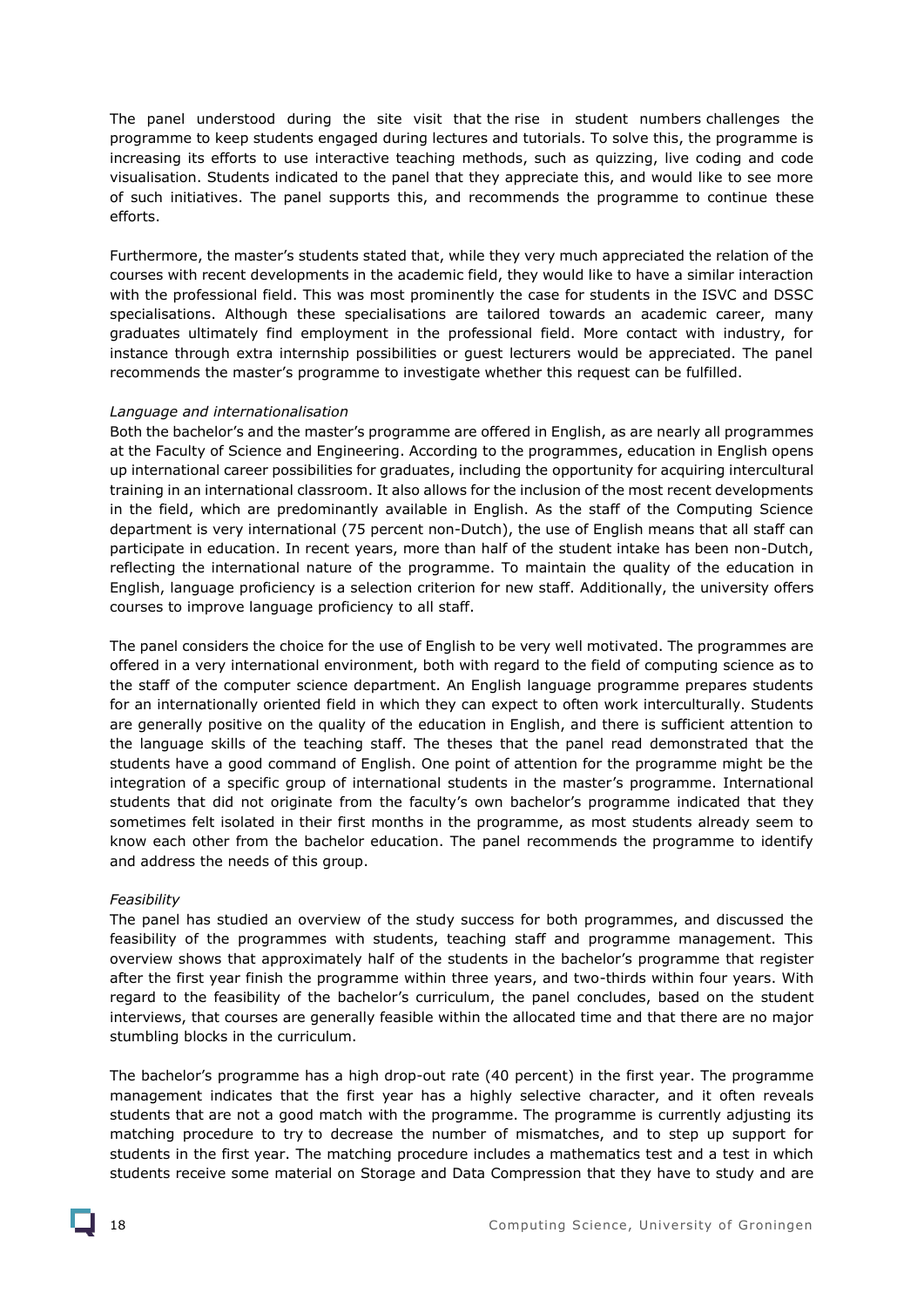assessed on. Additionally, the programme participates in a faculty-wide project to improve the study success of international students and in an early warning system that identifies underperforming students as soon as possible so they can get help. The panel is positive on these measures, and encourages the programme to continue with them in order to minimise drop-outs.

Most master's students (around 80 percent) eventually graduate, but they usually take quite long to get there. Approximately 15 percent finishes in two years and 40 percent in three years. According to the programme this study delay, and to a lesser extent also that in the bachelor's programme, is mainly caused by students taking jobs while studying due to the high demand for IT personnel in the professional field. The programme actively discourages students to leave the programme before graduating, and as a result, some students continue their studies at a slower pace. Part of the delay in the master's programme is also caused during the research internships and master's thesis, where students until recently had no strict deadlines to adhere to. To remedy this, the programme has recently launched a new protocol for the master's thesis with stricter deadlines and a timeline to support students and supervisors. The panel supports these measures, and thinks that mid-term evaluations stimulate students to finish their projects in time. With regard to the feasibility of the curriculum, master's students indicated that the workload is usually adequate, but that the first semester is experienced by some as having a higher workload than subsequent semesters. The panel recommends the programme to look into this and, if possible, readjust the workload.

Both bachelor's and master's students noted that there could be incidental issues with regard to alignment between courses, leading to either overlap in course content, or gaps in pre-required (mathematical) knowledge. The teaching staff recognised some of these issues and indicated that, although course content is periodically aligned, inconsistencies can creep back in over time, especially when the coordinating teacher is replaced, which was the case for some courses. The panel recommends the programmes to keep attention to avoid overlap between courses, and if necessary, increase the frequency with which course content is aligned.

To improve the educational quality, course units are being evaluated by students through the programme committee. The committee uses the outcomes of a digital survey among students as well as the written feedback provided by the teacher to compile an evaluation report, and the resulting advice to the programme management for further improvement. During the site visit and in the student chapter of the self-evaluation report, students mentioned that they had the impression that recommendations from course evaluations were not always taken into account. The panel discussed this issue with students and teaching staff (including programme committee members) and programme management during the site visit. It found out that the student evaluations through digital forms tend to have low response rates, making it hard for the teaching staff to draw reliable conclusions from this feedback. To improve the quality of feedback, the programme has recently introduced group discussions with students after courses in which future improvements to the course are discussed. The panel is positive on this development, and concludes that the programmes make the effort to use student feedback to improve course quality. However, the programmes could improve the way in which changes in courses are communicated. The panel has the impression that the perceived lack of response to student feedback stems from the fact that improvements to courses based on evaluations are not communicated to students that contributed to those evaluations. The panel recommends the programmes to improve this, so students can clearly see the positive effect that the course evaluations have.

#### *Teaching staff*

The teaching staff of both programmes is for a large majority affiliated with the Bernoulli Institute for Mathematics, Computer Science and Artificial Intelligence. Most are active researchers in computing science or related disciplines, and have a non-Dutch background (75 percent). The core staff consists of approximately 20 lecturers, who take care of most of the teaching and supervision. Obtaining a University Teaching Qualification (UTQ) is a prerequisite for every new teacher, and 90 percent of these teachers currently have a UTQ or are in the process of obtaining one. Students indicated to the panel that they are enthusiastic about their teachers, and feel that the staff is very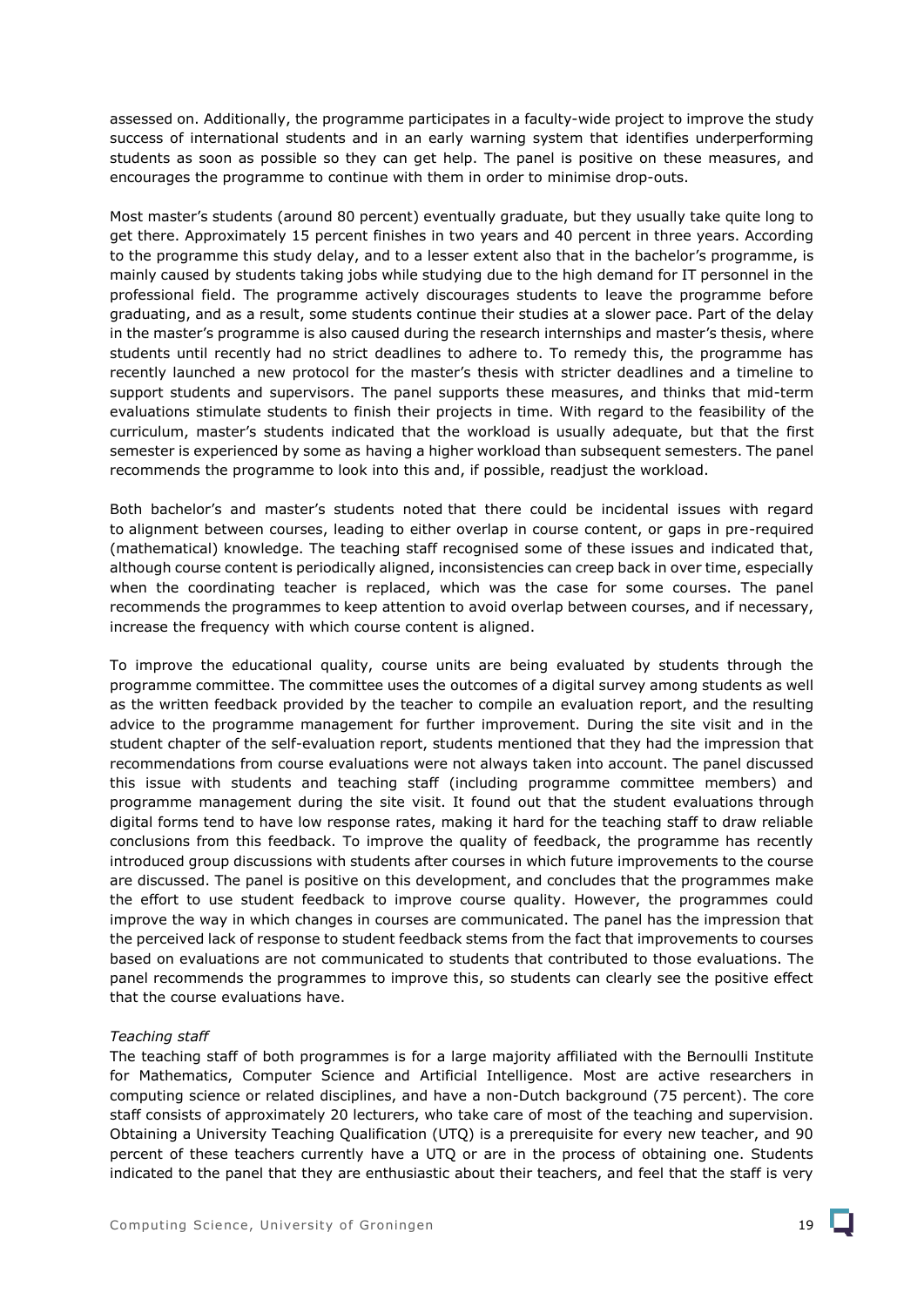approachable, even though the number of students is high. The panel is positive about the teaching staff of the programmes, and praises the professionalisation of teachers through UTQs. The teaching staff is able to connect the courses to their own research, providing students with the opportunity to stay up-to-date on current research.

Both the bachelor's and master's programme have experienced a substantial increase in student numbers, with the associated increase in workload for the teaching staff, with almost triple the numbers in 2019 (187 to 74 for the bachelor, 110 to 23 for the master) compared to 2014. The Faculty Board and the programmes aim to counter this by a growth in the core teaching staff from 20 to 25 lecturers. The hiring was underway at the time of the site visit. The teaching staff considers the workload high, but still feasible with the current student numbers. The programmes are also investing in hiring more teaching assistants to relieve the workload of the teaching staff. In the interviews with staff and students, the panel learned that the programme struggles to fill these positions, as there are not enough suitable master's and PhD students available to fill in all vacancies. The programmes try to remedy this by training interested students up to the required level. In general, the panel supports the measures the formal management takes to match growing student numbers with an increase in staff. It stresses that, even with the expected expansion of the teaching staff, the staff quantity is still on the low side. It recommends the Faculty and the programmes to anticipate even higher student numbers, as the end of the growth does not seem to be in sight yet, and to continue taking additional measures to keep staff quantity in line with student numbers. This applies to teaching staff as well as teaching assistants, for which the programmes might consider looking beyond their own master's and PhD students to fill in the vacancies.

Another change in the programme's teaching staff has resulted from replacements due to retirement. Some students expressed their concerns to the panel that these changes in staff could endanger the theoretical character of the programmes, as the new staff is perceived to have a more applicationoriented approach towards computing science. The panel recommends the Faculty Board and the programmes to take these concerns into consideration, and to keep paying attention to the match between the research interests of the staff and the profile of the educational programmes.

#### *Programme-specific facilities*

The Computing Science programmes are located in the Bernoulliborg building on the Zernike Campus. Programme-specific facilities include computer rooms with dual boot Linux/Windows PCs, project rooms for group work and specialised software packages for specific courses. Furthermore, students can, for some courses and for their research projects, use the university's advanced facilities for high-performance computing and visualisation. The panel thinks that these facilities are fitting with a computing science programme. From interviews with students, the panel understood that the growth in student numbers puts pressure on the availability of these resources. Labs, study places, project rooms and wall plugs are sometimes in short supply during busy hours. The panel recommends to keep matching the growth of resources with the increase in student numbers as much as possible.

Another remark by students concerned one specific master's course on cloud computing. Here, students indicated that the cloud services offered by the programme were not sufficient for them to do the practical work properly. Most students then decided to purchase additional cloud computing resources themselves. The panel considers this undesirable, and recommends the master's programme to guarantee sufficient facilities for all students.

### **Considerations**

Both the bachelor's and master's programme Computing Science have adequately translated their intended learning outcomes into a coherent curriculum. The bachelor's programme offers a solid core curriculum in computing science, structured along a clear set of learning lines. The panel recommends the programme to ensure that the learning lines are fully aligned with the programme's ILOs. The panel thinks that, if fully aligned and described, the learning lines have the potential to be the main instrument to describe the curriculum, both in terms of design as in communication to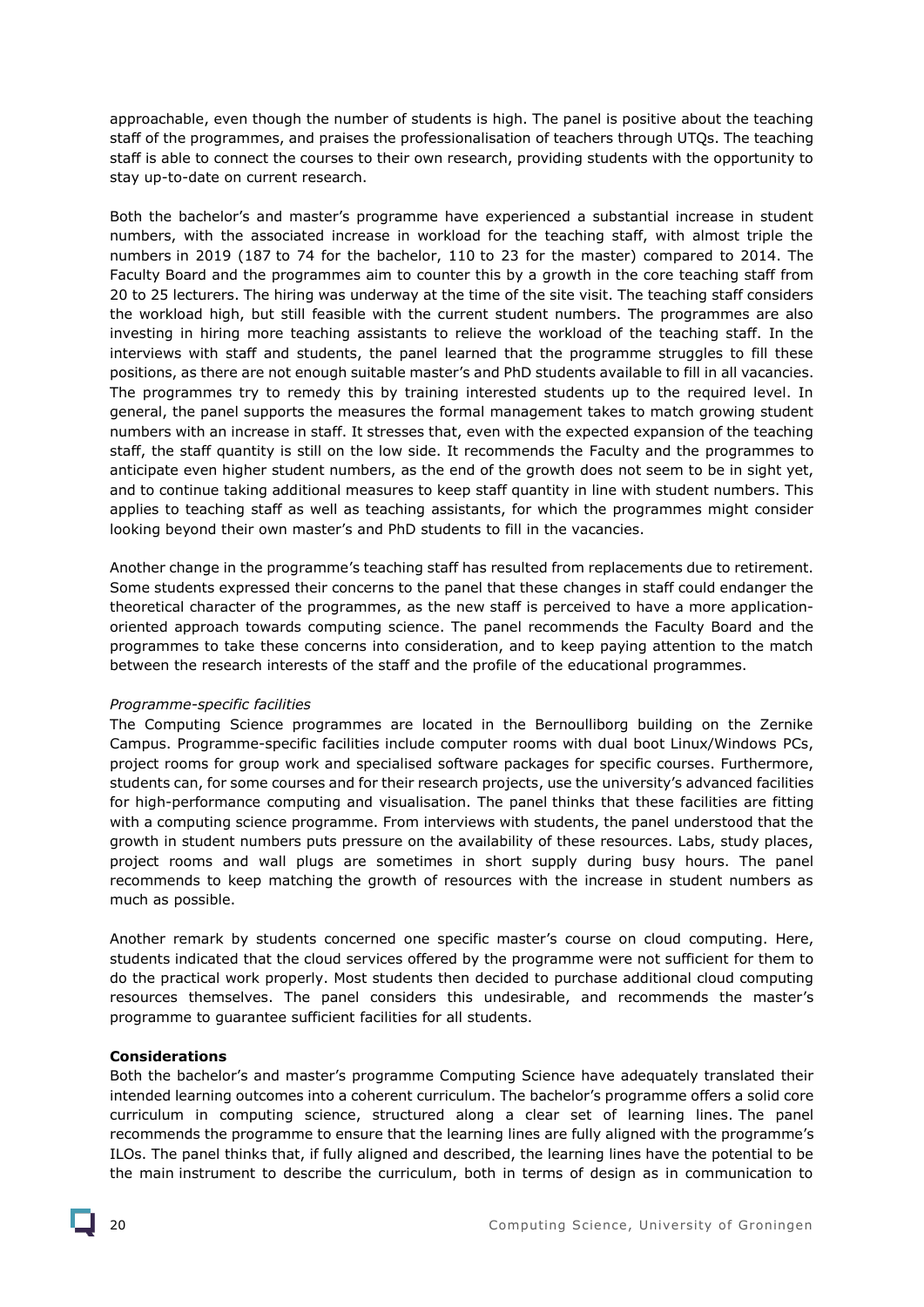students about the curriculum content. The academic skills learning line is clear and comprehensive, but the specific skill training within the courses could be made more visible for students. The master's curriculum allows students to obtain an advanced understanding of computing science, and specialise in one of four directions to fit to their preferences. Students obtain a very thorough training in research skills in the research internship and the student colloquium. The teaching methods in both programmes are appropriate, and the close relation between education and research is a strong point of the programmes. The panel recommends the master's programme to investigate whether and how the students can interact more with the professional field. The use of English as the language of instruction in the programmes fits the international character of the programme and its teaching staff, and prepares students for the international job market.

The programmes are feasible, although some students take longer to finish due to jobs and/or prolonged research projects. For the latter, the master's programme introduced an adapted thesis trajectory with extra deadlines, which the panel strongly supports. The bachelor's programme has a high percentage of drop-outs in the first year. The panel endorses the measures taken by the programme to reduce this through better matching, better support for international students and early warning systems. The panel recommends to investigate the perceived imbalance in workload in the first semester of the master's curriculum, and the alignment of content between courses in both programmes. Further, the programmes should better communicate to students how course evaluations are being used to improve course quality. The panel is positive about the teaching staff of the Computing Science programmes, and the professionalisation of teachers through UTQs. The quantity of the teaching staff is just enough for the current student numbers, but the programmes need to pay continuous attention to staff quantity with regard to the rapid growth in student numbers, both for teaching staff and teaching assistants. The programmes offer adequate facilities, although their availability can be limited due to high student numbers.

#### **Conclusion**

*Bachelor's programme Computing Science*: the panel assesses Standard 2 as 'meets the standard'

*Master's programme Computing Science*: the panel assesses Standard 2 as 'meets the standard'

#### **Standard 3: Student assessment**

The programme has an adequate system of student assessment in place.

#### **Findings**

#### *Assessment system*

Both programmes adhere to the assessment system and exam regulations decided upon at the faculty level. The assessment policy prescribes for each programme an assessment plan that contains an overview of the learning outcomes for the entire curriculum, coupled in a matrix to the various courses, methods of assessment within the courses and the associated examiners. For the validation of course units and their examination, the programmes use Course Unit Assessment Overviews (CUAOs), systematic descriptions per course unit detailing the learning outcomes, teaching methods, assessment methods and grading, and the place of the course in the entire curriculum. These CUAOs are updated annually by the lecturers of each course. Assessment methods within the programmes include written exams with open questions for assessment of knowledge, and skills through programming, presentations and reports. To improve transparency and consistency of assessment, a second examiner is appointed to each course unit, who checks the assessment material and grading scheme drafted by the first examiner. For programming assignments, the programmes use an inhouse developed system called Themis. This system provides automatic feedback on programming work, checking whether computer programs submitted by students work, and points out all kinds of automatically traceable errors. It is used both for formative feedback as for assessment of student assignments.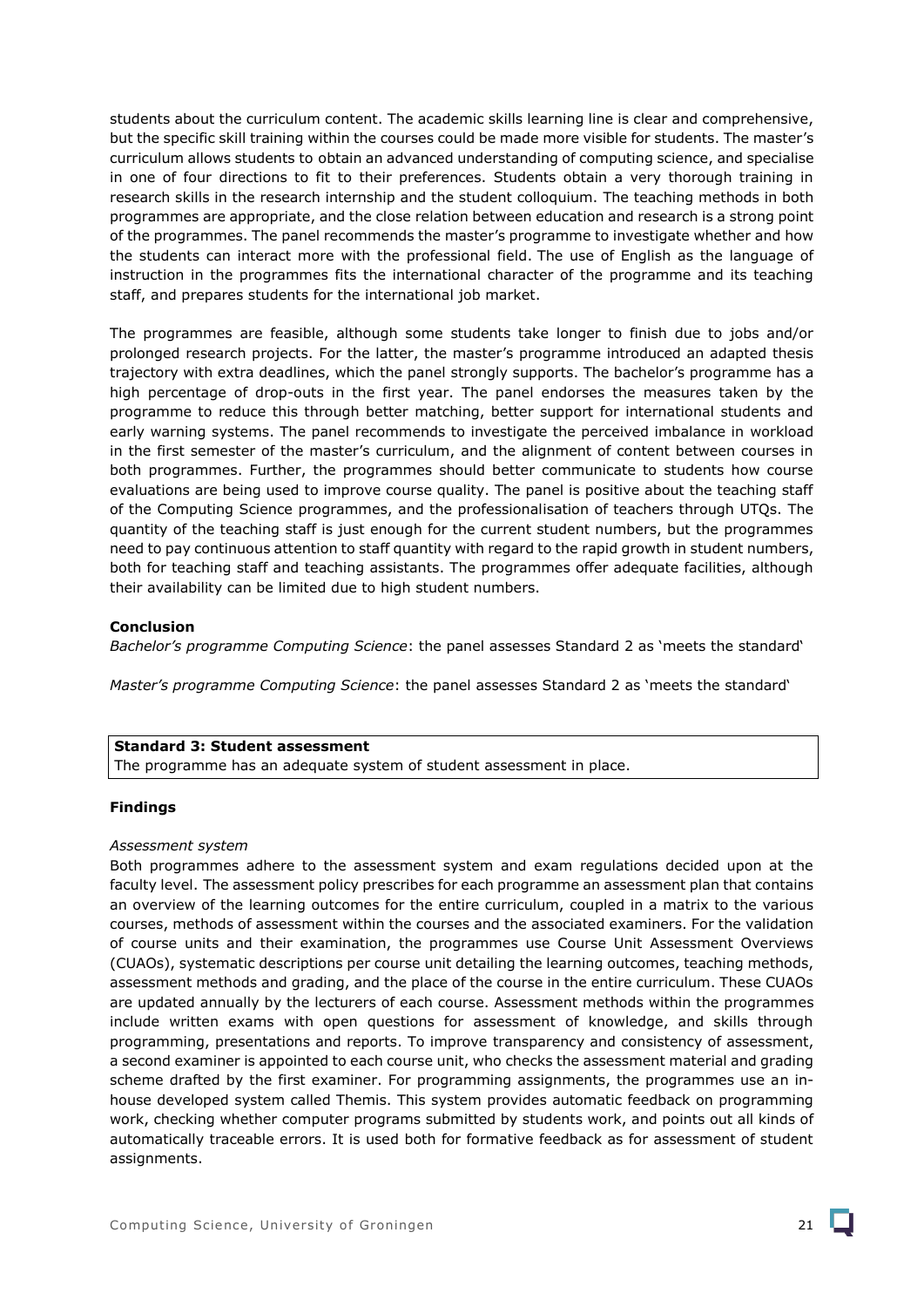The panel studied the assessment system of the programmes, a sample of CUAOs, and some examples of exams used within the programmes. It is positive about the variety of assessment methods and the clear description of course assessment within the CUAOs. The second examiner for each of the courses adds to the validity and transparency of exams. According to the panel, the assessment plans on the curriculum level could be improved. These plans are currently more a description of the assessment in the curricula rather than an instrument used to design the assessment on a programme level. This has resulted in an uneven document that shows which course contributes to the assessment of what intended learning outcomes, without specifying how or to what extent. The panel recommends to improve the assessment plans by adding a more in-depth description of the individual exams and assessment methods associated with each learning outcome. The panel notes that the programmes are already well-equipped for this, as this information is readily available in the individual CUAOs. This improvement will allows these documents to be used as instruments in the design and fine-tuning of the assessment on a curriculum level for both programmes.

The Themis system for automatic assessment of programming assignments is considered by the panel to be very interesting. Students were very positive about this software, as it provided them with instant feedback on their work whenever they desired. The panel praises the programme for this.

#### *Thesis assessment*

In both programmes, students conclude their curriculum with an individual research project, which results in a written thesis and an oral presentation. The project is assessed by two examiners: the supervisor and a second examiner. For the master's thesis, both examiners are always scientific staff members of the faculty; for the bachelor's thesis the second examiner can be a postdoc or PhD student. The research internship in the master's programme follows the same procedure. In the case of an externally conducted project, such as the In-Company Placement in the SEDS specialisation, the local supervisor acts as advisor to the two examiners. Each project is documented in three forms: a starting form detailing the project goals and description, as well as the grading that will be used at the end, a mid-term evaluation and a final evaluation. The final evaluation focuses on four criteria: scientific quality, project management and skills, oral presentation and the report. The final grade is a weighted average of the four criteria, with the weights being described in the starting form. Additionally, each criterion should at least receive a satisfactory score for successful completion of the thesis. The two examiners decide collectively on a grade on all four criteria, and substantiate and register this on a standardised assessment form. The second examiner is required to fill an additional text box detailing his or her remarks on the assessment.

The panel has studied the assessment form and the use thereof in the bachelor's and master's programme Computing Science. It considers that the assessment procedure for research projects is good. The second examiner increases the validity of the grading, which is visible in the separate comments this second examiner gives on the form. The starting forms and mid-term evaluation provide a unique and transparent insight into the grading process, especially with regard to the assessment of skills and project management. The assessment forms in most cases include extensive qualitative feedback which provides a clear motivation of the grade, and adds to the transparency of the grading. The panel praises both programmes for the very good and transparent procedures surrounding the thesis assessment, and the clear documentation of this in the assessment forms.

#### *Board of Examiners*

The bachelor's and master's programme Computing Science share a Board of Examiners. It consists of three staff members and an external member who also serves as didactical expert, and is supported by a formal secretary from within the faculty. The Board appoints the programmes' examiners and monitors the quality of assessment within the programmes. It monitors the quality of assessment through an annual check of the programmes' assessment plans and CUAOs against the ILOs of each programme. Additionally, it performs systematic checks of the exams within the programmes in terms of clarity, completeness and level of difficulty in a three-year cycle. A sample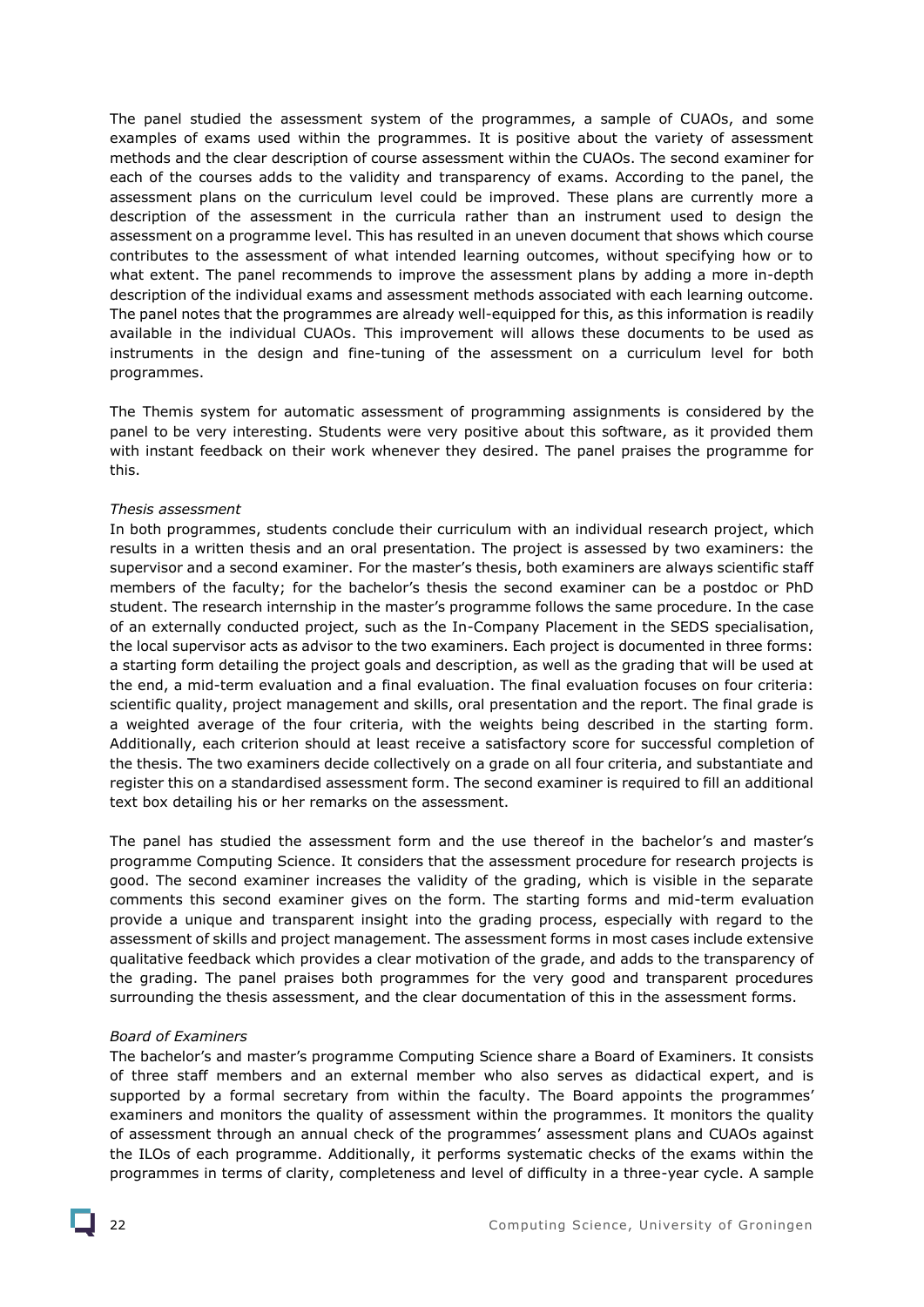of bachelor's and master's projects is checked annually for both programmes in terms of adequate grading with regard to thesis quality, as well as the correct use of the assessment form. In recent samples, the Board was satisfied with the quality of the assessment.

The panel spoke with the Board of Examiners and studied a number of its annual reports. It judged that the Board adequately fulfils its role in the quality assurance of assessment within the programme. The quality assurance measures the Board has in place are fitting and contribute to the validity of the assessment within the programmes. According to the panel, the Board could have been more proactive with regard to some of the observations that the panel made during the site visit. Examples are the limited usefulness of the assessment plans in the programmes, which require the individual CUAOs of all courses to provide a full picture of coverage of ILOs in exams (see discussion above), and the high average thesis grades in the master's programme (see Standard 4). Even though the panel eventually found these grades to be justified, it thinks that the fact alone that a programme has an average thesis grade of 8.5 could have triggered the Board to issue an extra check, for instance through an external reviewer from outside the university. The panel recommends the Board to step up its proactive role in order to improve the quality of assessment wherever it thinks this is necessary.

#### **Considerations**

Both programmes have an adequate assessment system that assesses students on all intended learning outcomes. According to the panel, a second examiner for each course adds to the transparency and validity of assessment, and the automatic feedback system for programming assessments is very interesting. The assessment per course is clearly described in the Course Unit Assessment Overviews, but could be better described on a curriculum level. The panel recommends to develop a full assessment plan per programme with all individual exams. The thesis assessment of both programmes is good. The starting form and mid-term evaluations add to the reliability of the assessment. The assessment form is well-designed and well-implemented, and provides a transparent motivation of the final grades. The Board of Examiners adequately fulfils its role in the quality assurance of assessment, but could take a more proactive role with regard to initiating improvements and checks with regard to the quality of assessment in the programmes.

#### **Conclusion**

*Bachelor's programme Computing Science*: the panel assesses Standard 3 as 'meets the standard'.

*Master's programme Computing Science*: the panel assesses Standard 3 as 'meets the standard'.

#### **Standard 4: Achieved learning outcomes**

The programme demonstrates that the intended learning outcomes are achieved.

### **Findings**

#### *Bachelor's programme Computing Science*

Prior to the site visit, the panel studied 15 theses of the bachelor's programme Computing Science. The panel is positive about the very high quality of the projects. The theses all correspond to the requirements for a bachelor's thesis in computing science. They show appropriate research skills and in some cases a high level of theoretical knowledge and insight, fitting the profile of the programme. In the past six years, 16 bachelor's theses led to a scientific publication, which the panel considers to be very high.

Most graduates of the programme continue with a master's programme in Computing Science, often the master's programme within Groningen. This is in line with the profile of the programme, which aims to prepare students for a master's programme rather than the professional field. Alumni of the bachelor's programme report no obstacles in their respective master's programmes. The high level of the master's students (see below), almost half of which originate from this bachelor's programme,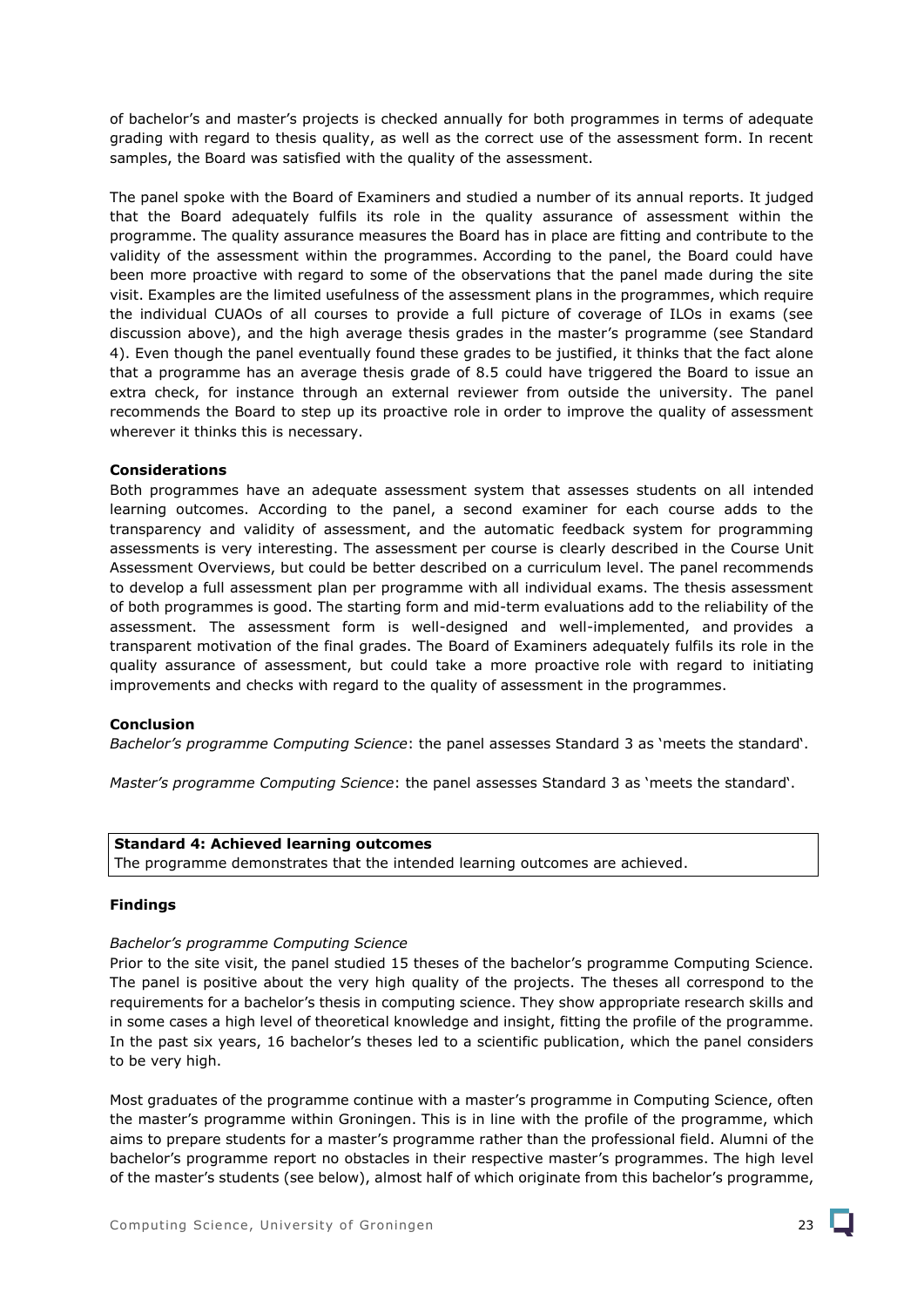strengthens the impression of the panel that the intended learning outcomes of the programme are achieved and often exceeded.

#### *Master's programme Computing science*

Prior to the site visit, the panel studied 15 master's theses of the master's programme Computing Science, divided over all four specialisations. The panel is positive about the quality of all projects, which they consider very high. The theses all correspond to the requirements for a master's thesis in computing science. They show appropriate research skills and in some cases a high level of theoretical knowledge and insight, fitting the profile of the programme. The average grade of the master's theses has gradually grown from 7.8 in 2015/16 to 8.5 in 2018/19. The panel considers this a very high average and has carefully studied the thesis selection and discussed this topic during the site visit to ensure that there was no inflation of thesis grades. In the end, it concluded that the thesis grades as well as the grading process are appropriate and that the level of the programme's graduates is indeed excellent and improving.

This is further demonstrated by the high number (31) of peer-reviewed publications resulting from master's theses from the past year, which is roughly 30-40 percent of all theses. Also, 14 percent of graduates continue in academia, which is high compared to similar master's programmes. This fits the research-oriented character of the programme. The other graduates mainly end up either in ICT engineering (75 percent) or as IT consultant (8 percent). The graduates of the programme are very much in demand, as previously stated, many students already find or even start a job before graduation. The panel considers this to be an indicator of the successful realisation of the intended learning outcomes of the programme.

### **Considerations**

The panel concludes that the theses of both programmes are of high quality, and convincingly show that the intended learning outcomes are achieved. The panel agrees with the grading, and praises in particular the master's programme Computing Science for the excellent level of the master's theses. It praises both programmes for the high number of scientific publications resulting from the theses. The bachelor's students usually continue in a master's programme, fitting the goals of the programme, and those that enter the master's programme at Groningen do very well. The graduates of the master's programme are in high demand on the labour market, both as PhD researcher as well as in industry.

### **Conclusion**

*Bachelor's programme Computing Science:* the panel assesses Standard 4 as 'meets the standard'.

*Master's programme Computing Science:* the panel assesses Standard 4 as 'meets the standard'.

### GENERAL CONCLUSION

The panel assesses all standards of the NVAO's Framework for a limited programme assessment 2018 for both programmes as 'meets the standard'. According to the decision rules of the framework, the panel assesses positively on all programmes.

### **Conclusion**

The panel assesses the *bachelor's programme Computing Science* as 'positive'.

The panel assesses the *master's programme Computing Science* as 'positive'.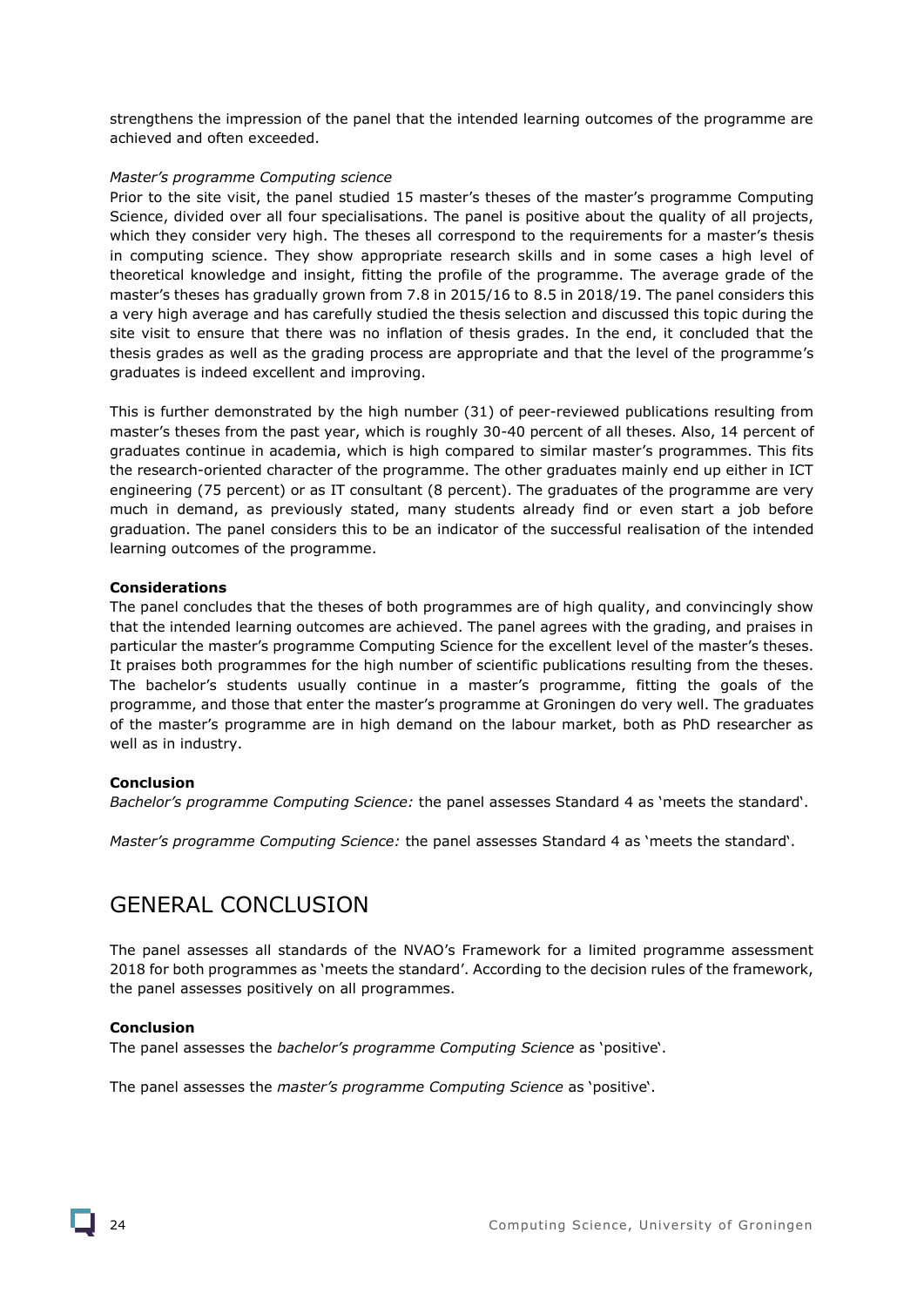# <span id="page-24-0"></span>**APPENDICES**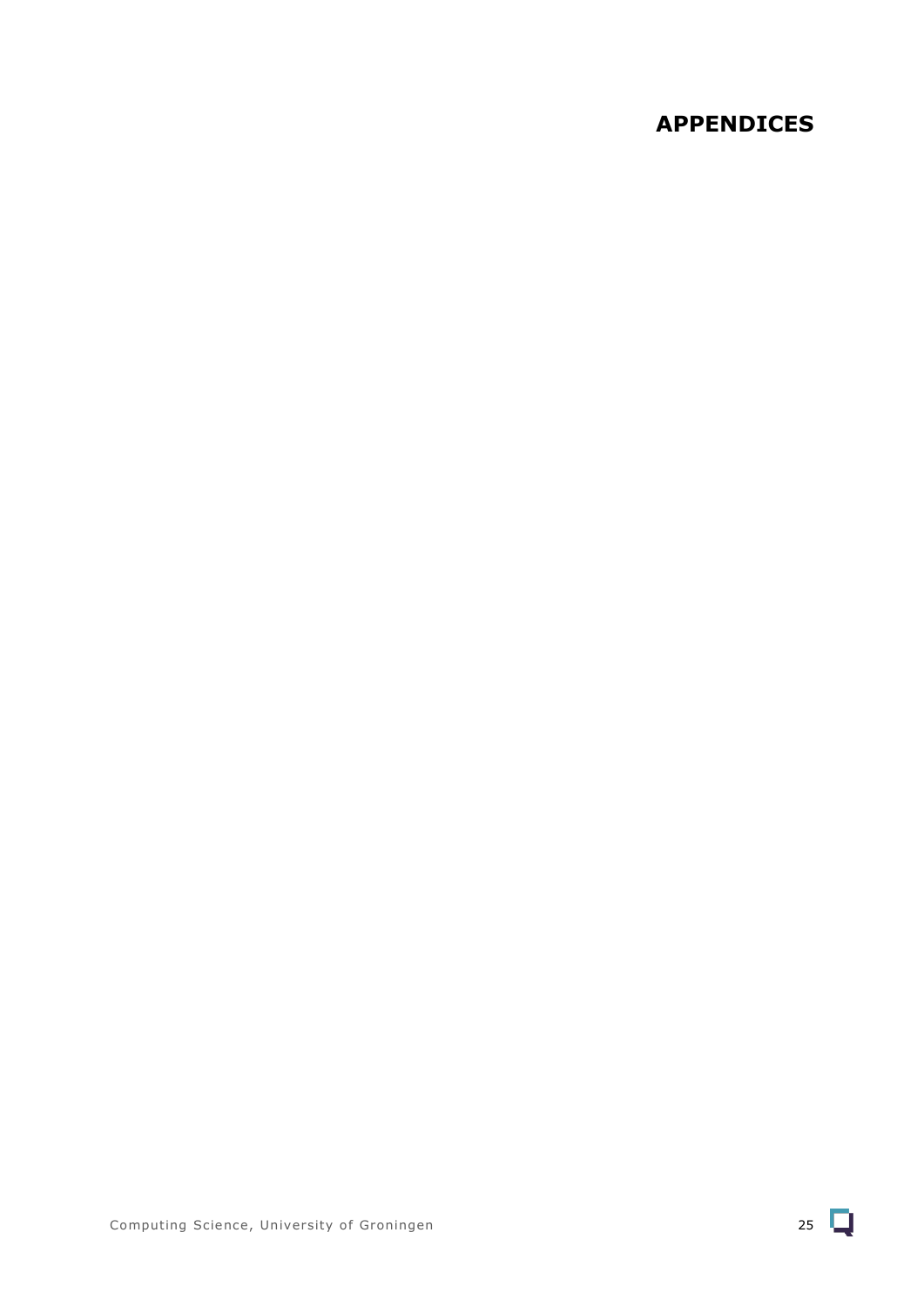<sup>26</sup> Computing Science, University of Groningen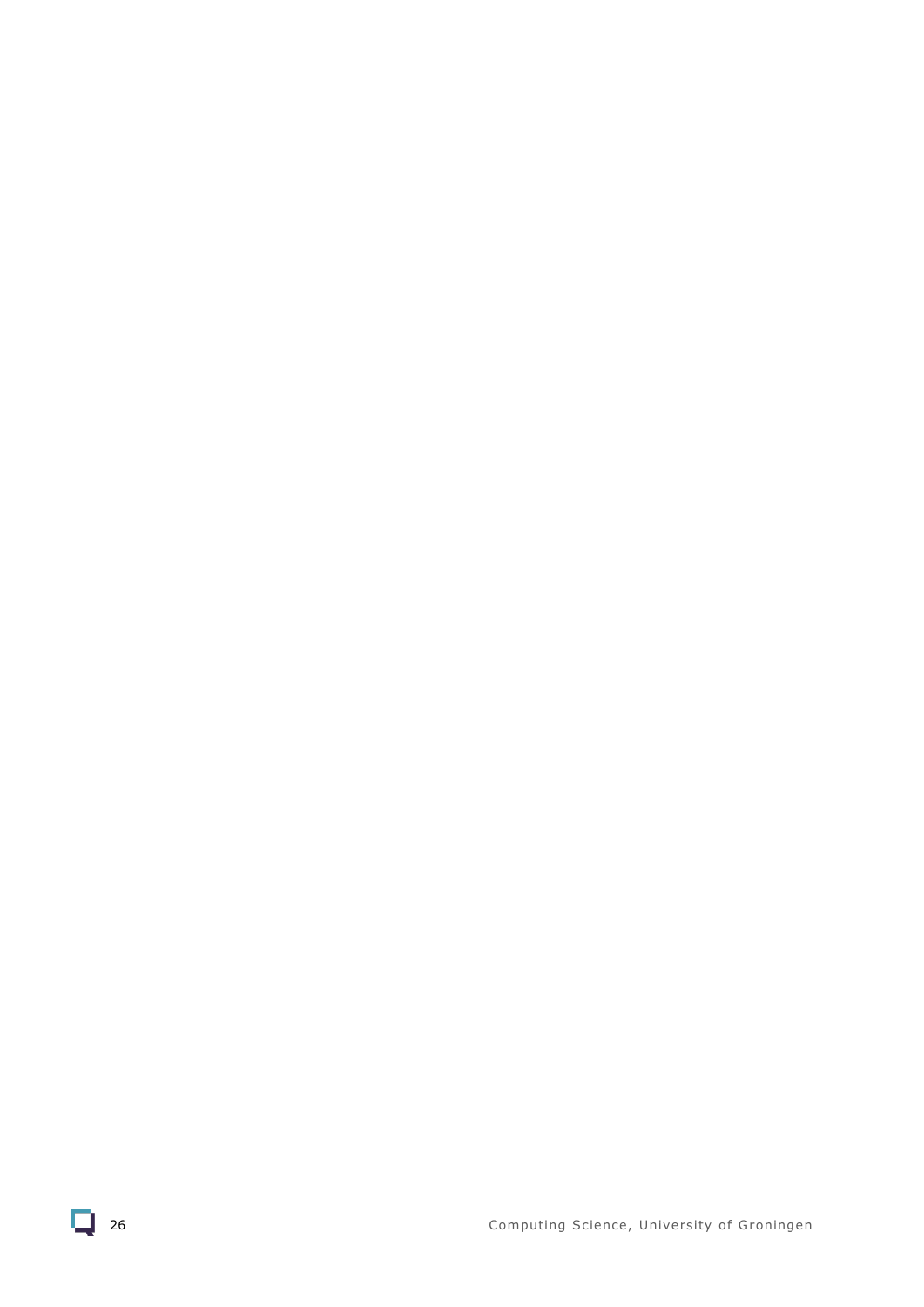# <span id="page-26-0"></span>APPENDIX 1: DOMAIN-SPECIFIC FRAMEWORK OF REFERENCE

The Computing Science programmes use the ACM Computer Science Curricula 2013 as domainspecific framework of reference. This curriculum framework is used by many programmes across the world and the Dutch computer science programmes have agreed to use it for bachelor's programmes, and as starting point for the master's programmes. This extensive document is available at: [https://www.acm.org/binaries/content/assets/education/cs2013\\_web\\_final.pdf](https://www.acm.org/binaries/content/assets/education/cs2013_web_final.pdf)

The Association for Computing Machinery (ACM) is an internationally recognised institute that produces resources with the intention of helping computer science and similar fields advance scientifically as well as professionally. Besides giving detailed lists of subject matter to be covered in an undergraduate programme, it describes a computer science graduate in 11 characteristics.

At a broad level, the expected characteristics of computer science graduates include the following:

- 1. Technical understanding of computer science
- 2. Familiarity with common themes and principles
- 3. Appreciation of the interplay between theory and practice
- 4. System-level perspective
- 5. Problem solving skills
- 6. Project experience
- 7. Commitment to life-long learning
- 8. Commitment to professional responsibility
- 9. Communication and organisational skills
- 10. Awareness of the broad applicability of computing
- 11. Appreciation of domain-specific knowledge

For a more detailed coverage, please refer to chapter 3, page 23 on the above link.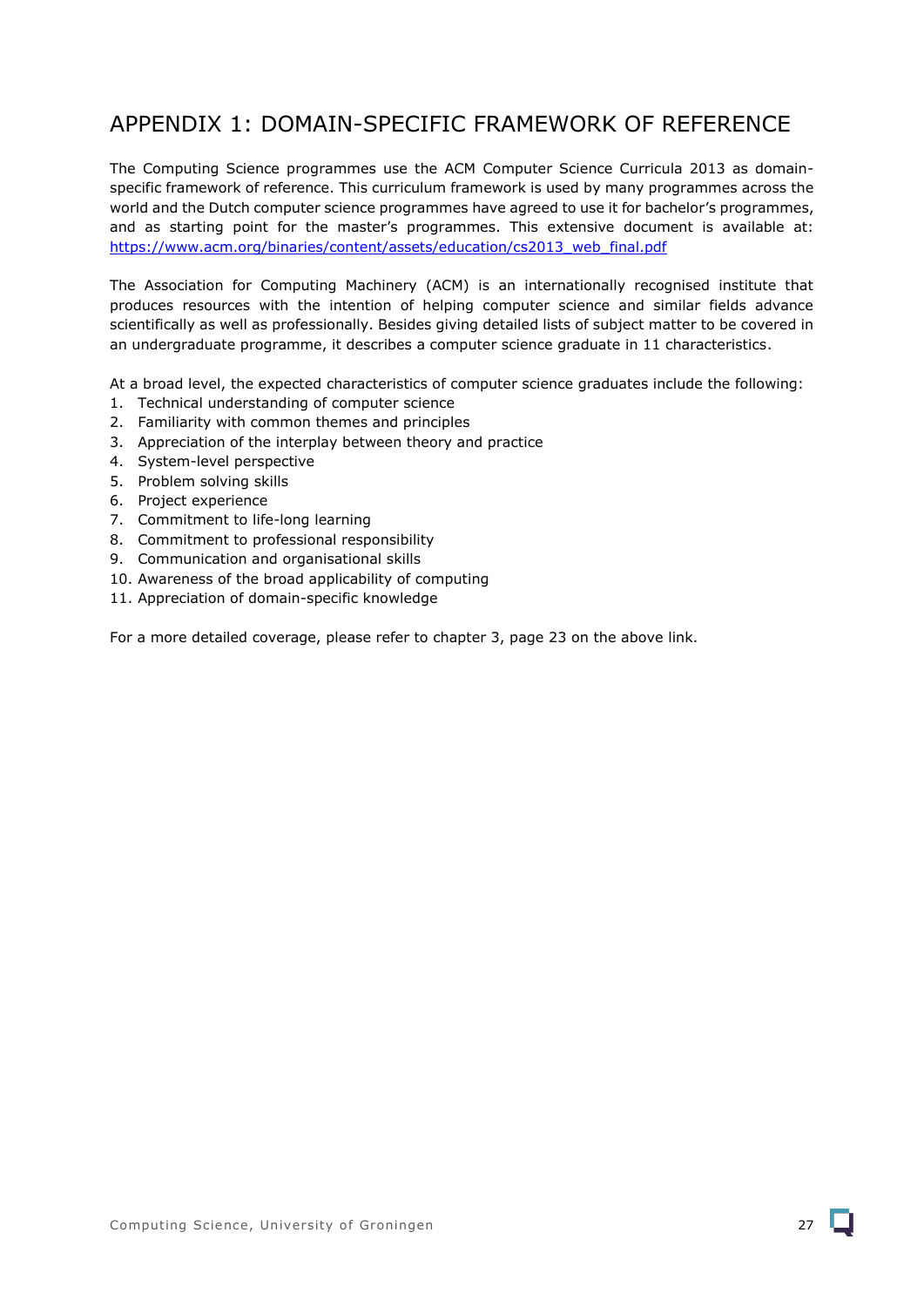# <span id="page-27-0"></span>APPENDIX 2: INTENDED LEARNING OUTCOMES

### **Bachelor's Programme Computing Science**

Graduates of the Bachelor's degree programme Computing Science:

1. Have the following knowledge, understanding and insights on an academic level: a. knowledge of the main topics of the Computing Science discipline;

b. understanding of common themes and principles of Computing Science on different levels of abstraction;

c. insight in the applicability of Computing Science and the interplay between its theory and practice components;

d. either d1: in-depth knowledge of certain topics in the field of Computing Science, or d2: broad-based knowledge of topics in a different discipline at the bachelor level.

2. Have the following skills and competences, on an academic level:

a. technical skills associated with Computing Science, including relevant mathematical, analytic, and logical skills;

b. relevant soft skills, including communication, presentation (oral and in writing), intercultural team-working, and self-managed learning;

c. academic skills, including conceptual thinking, critical questioning and argumentation, judgement forming, scientific research, and writing and presenting in English;

d. the competence to analyze, structure, and (re)define and solve problems, using computational methods and tools;

e. the competence to design, develop and evaluate (test) computer systems; f. the competence to apply their knowledge and understanding of Computing Science in a globalised professional and entrepreneurial context.

3. Have the following attitudes:

a. appreciation of the role and importance of mathematics, related disciplines, and domainspecific knowledge;

b. commitment to professional responsibility, including ethical, societal and intercultural issues, with a (self-) critical attitude;

c. critical and academic attitude towards information and knowledge;

d. preparedness to life-long learning, based on the awareness of the highly dynamical character of Computing Science.

### **Master's Programme Computing Science**

The Master graduate in Computing Science:

LO 1. Is fully acquainted with the basic terms and techniques used in Computing Science, and is familiar with a number of classical problems and their solutions;

LO 2. Is experienced in the effective use of the tools available in solving Computing Science problems, such as compilers, theorem proofs, visualisation software, case-tools and domain specific software and hardware;

LO 3. Is familiar with Computing Science applications in several other scientific fields of study;

LO 4. Is capable of clear communication (both oral and in writing) on the subject of Computing Science and its applications;

LO 5. Is capable of working in a team and in various projects;

LO 6. Is sensitive to the social aspects of Computing Science applications and his/her own responsibilities therein;

LO 7. Has specialised knowledge of theories, methods and techniques in one of the following subfields of Computing Science:

- Intelligent Systems and Visual Computing
- Software Engineering and Distributed Systems
- Data Science and Systems Complexity
- Science, Business & Policy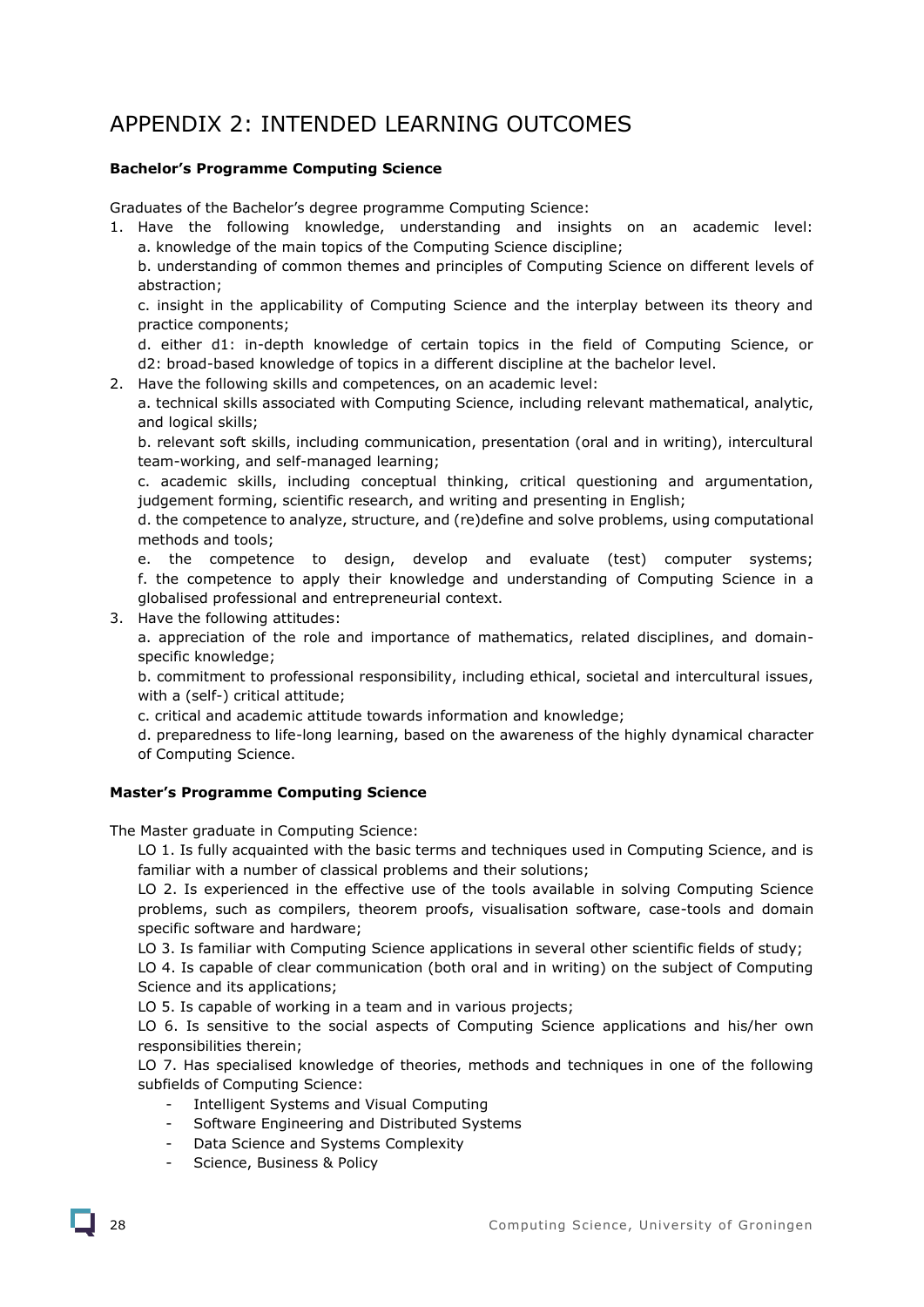LO 8. Is able, by using scientific data and assessments, to analyse problems in Computing Science or a related scientific field of study, to provide specified solutions to the problem, and – if possible – to materialise these solutions (in the shape of an algorithm or program or an implementation in software or hardware);

LO 9. Is able to critically read professional literature and to assess its correctness, usability and relevance;

LO 10. Is able to contribute to the enhancement of scientific understanding in a subfield of Computing Science;

LO 11. Has a proper understanding of the scientific relevance of problem definitions and results, and of the validity of the scientific method used.

The first six learning outcomes are similar to those of the Bachelor programme in Computing Science. Some subfields in the Computing Science master degree have the following additional learning outcomes:

The Master in Computing Science graduated in the subfield of Software Engineering and Distributed Systems:

- P1. Is capable of systematically designing and implementing software systems in cooperation with interested parties;
- P2. Is capable of integrating existing and new software components into a system that meets the quality criteria that were agreed upon.

The Master in Computing Science graduated in the subfield of Science, Business & Policy (SBP):

- M1. Has a full understanding of the way in which businesses and policy organisations are functioning (governments and nongovernmental organisations, NGO's);
- M2. Understands the connections between natural science research, trade and industry and governmental policies;
- M3. Is able to integrate aspects of natural science, business and management;
- M4. Is able to translate a concrete problem definition in business or management into a natural science problem definition;
- M5. Is able to connect problem aspects of natural sciences to other relevant subject fields;
- M6. Is able to put research data and conclusions into a business or policy context;
- M7. Has developed his/her social and communicative skills:
- M8. Is able to write texts that are effective and to the point;
- M9. Is able to draw up an innovation plan or management plan for either a business or a government organisation;
- M10. Is able to give convincing oral presentation;
- M11. Is able to deliver an active contribution to plenary discussions;
- M12. Familiar with techniques used in business meetings and is capable of chairing a meeting;
- M13. Is able to work on a project as part of a team;
- M14. Is able to give and receive feedback concerning his/her way of functioning in a team;
- M15. Can work in a project;
- M16. Is able to fully consider the interests or objectives of the ordering customer;
- M17. Is able to plan a project independently;
- M18. Is able to cooperate with the relevant parties involved in the project;
- M19. Is able to adequately deal with limitations in time, information and means;
- M20. Is able to prepare the implementation of a project result;
- M21. Is capable of taking professional responsibility;
- M22. Is able to take responsibility on behalf of the organisation;
- M23. Is able to recognise the strategic aspects of his/her own project;
- M24. Is able to provide practical solutions in matters concerning the ethical and professional codes of his/her own field of expertise and of the professional organisation.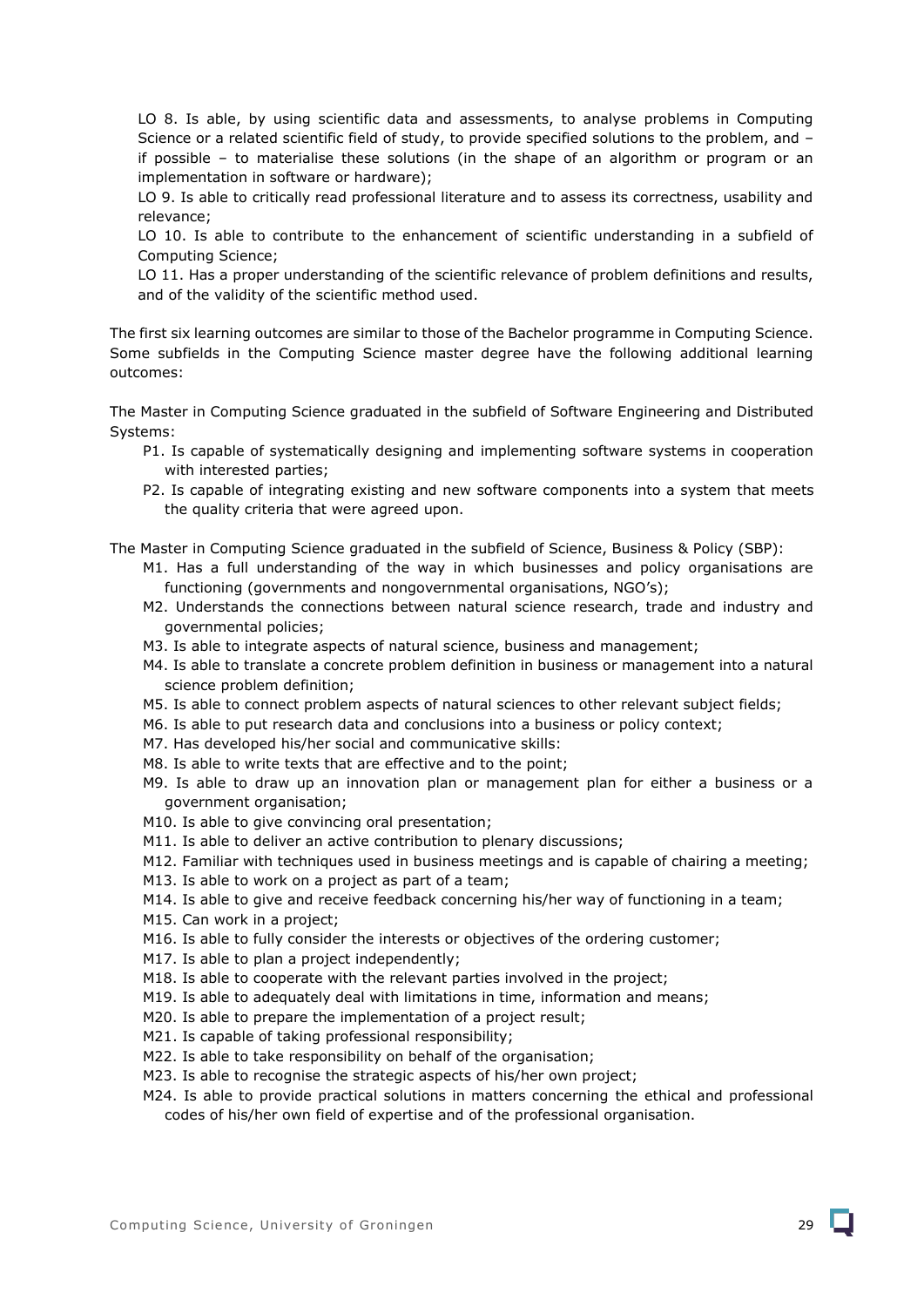# <span id="page-29-0"></span>APPENDIX 3: OVERVIEW OF THE CURRICULUM

| <b>Quart</b><br>er | Year 1                                                     | Year 2                                                   | Year 3*                                                  |
|--------------------|------------------------------------------------------------|----------------------------------------------------------|----------------------------------------------------------|
| 1a                 | <b>Imperative Programming</b>                              | <b>Advanced Object-Oriented</b><br>Programming           | <b>Information Security</b>                              |
|                    | <b>Introduction to Computing</b><br><b>Science</b>         | <b>Functional Programming</b>                            | Introduction to Intelligent<br><b>Systems</b>            |
|                    | Introduction to Logic                                      | <b>Statistics</b>                                        | Requirements Engineering and<br><b>Software Startups</b> |
|                    | <b>Calculus</b>                                            | <b>Advanced Algorithms and</b><br><b>Data Structures</b> | Software Language<br><b>Engineering</b>                  |
| 1b                 | <b>Discrete Structures</b>                                 | <b>Signals and Systems</b>                               | Short programming project                                |
|                    | <b>Computer Architecture</b>                               | <b>Problem Analysis and</b><br><b>Software Design</b>    | (minor course unit chosen by<br>student)                 |
|                    | Algorithms and Data structures<br>$\overline{\text{in }C}$ | <b>Introduction to Scientific</b><br>Computing           | <b>Operating Systems</b>                                 |
| 2a                 | <b>Introduction to Information</b><br><b>Systems</b>       | <b>CS</b> : Ethical and Professional<br><b>Issues</b>    | <b>Computer Graphics</b>                                 |
|                    | <b>Program Correctness</b>                                 | Software Engineering (10)                                | <b>Web Engineering</b>                                   |
| 2 <sub>b</sub>     | Artificial Intelligence 1                                  | ECTS)                                                    |                                                          |
|                    | Linear Algebra &<br><b>Multivariable Calculus</b>          | <b>Languages and Machines</b>                            | Bachelor project (15 ECTS)                               |
|                    | <b>Object-Oriented Programming</b>                         | <b>Parallel Computing</b>                                |                                                          |

### **Bachelor's Programme Computing Science**

\*Course units in semester 1 of year 3 (printed in *italics*) are part of the Specializing minor Computing Science.

### **Master's Programme Computing Science**

| Year              | Iа  | <b>Introduction to Data</b>                 | Web and Cloud      |  |
|-------------------|-----|---------------------------------------------|--------------------|--|
|                   |     | Science (5 ECTS)                            | Computing (5 ECTS) |  |
|                   | Ib  |                                             |                    |  |
|                   | Ha  | <b>Student Colloquium</b>                   |                    |  |
|                   |     | (5 ECTS)                                    |                    |  |
|                   | IIb | In-company or Research Internship (15 ECTS) |                    |  |
| Year <sub>2</sub> | Ia  |                                             |                    |  |
|                   | Ib  |                                             |                    |  |
|                   | Пa  | <b>Master Thesis</b>                        |                    |  |
|                   | IIb | $(30$ ECTS)                                 |                    |  |

\*Grey cells are allocated to specialisation-specific compulsory course units and/or elective courses.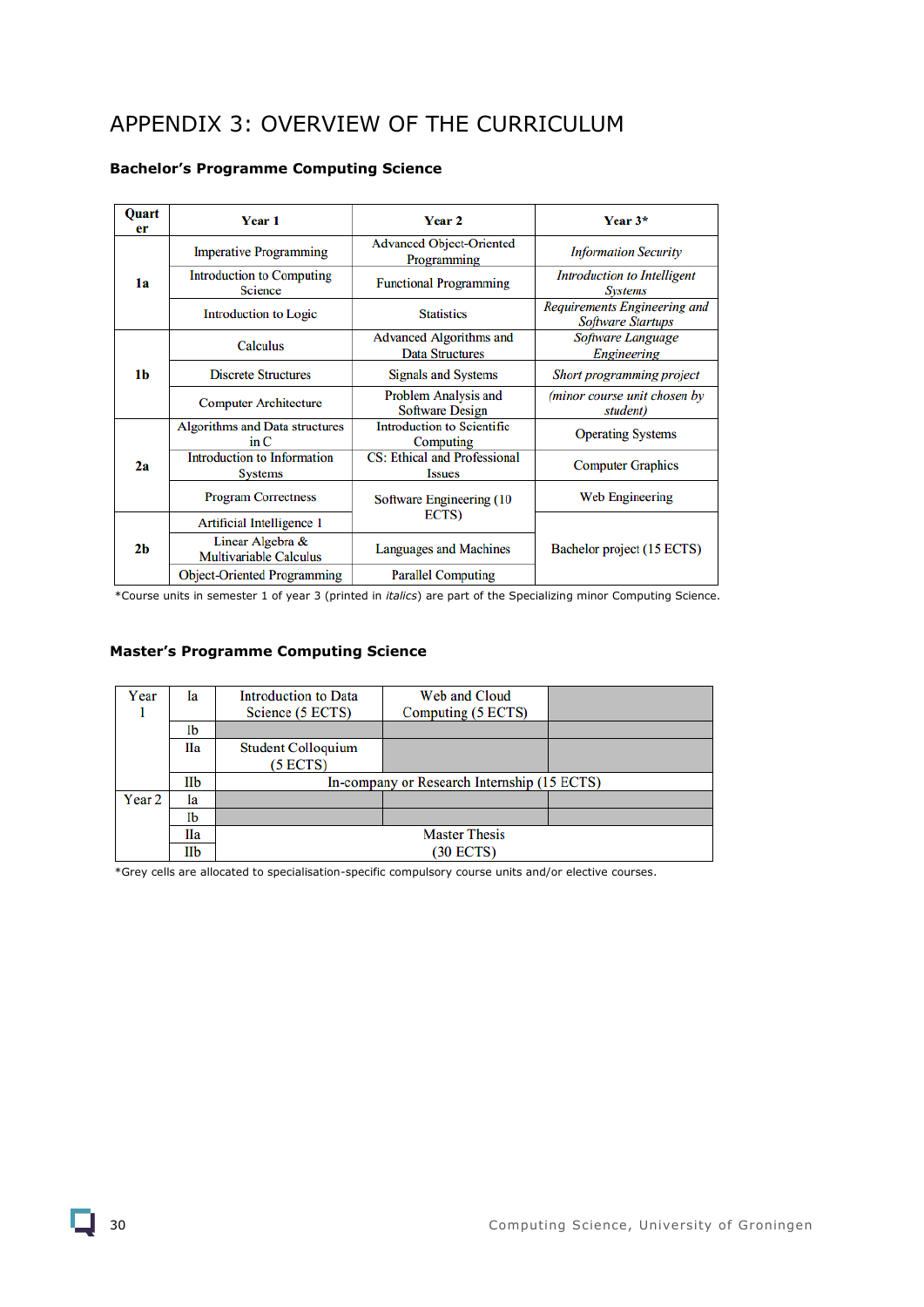# <span id="page-30-0"></span>APPENDIX 4: PROGRAMME OF THE SITE VISIT

| DAY <sub>1</sub> |       | <b>28 NOVEMBER 2019</b>        |
|------------------|-------|--------------------------------|
| 10.30            | 10.45 | Ontvangst                      |
| 10.45            | 13.00 | Intern overleg (incl. lunch)   |
| 13.00            | 13.45 | Interview opleidingsmanagement |
| 13.45            | 14.00 | Pauze / intern overleg         |
| 14.00            | 14.45 | Interview studenten bachelor   |
| 14.45            | 15.00 | Pauze / intern overleg         |
| 15.00            | 15.45 | Interview docenten bachelor    |
| 15.45            | 16.15 | <b>Showcases</b>               |
| 16.15            | 16.30 | Pauze / intern overleg         |
| 16.30            | 17.15 | Interview examencommissie      |
| 17.15            | 17.30 | Pauze / intern overleg         |
| 17.30            | 18.00 | Interview alumni / werkveld    |
| 18.00            | 18.30 | Intern overleg                 |

#### **DAY 2 29 NOVEMBER 2019**

| 09.00 | 10.00 | Aankomst, intern overleg                   |
|-------|-------|--------------------------------------------|
| 10.00 | 10.45 | <b>Interview studenten master</b>          |
| 10.45 | 11.00 | Pauze / intern overleg                     |
| 11.00 | 11.45 | Interview docenten master                  |
| 11.45 | 13.00 | Intern overleg (incl. lunch)               |
| 13.00 | 13.45 | Eindgesprek met formeel verantwoordelijken |
| 13.45 | 15.15 | Opstellen oordelen                         |
| 15.15 | 15.30 | Mondelinge rapportage voorlopig oordeel    |
| 15.30 | 15.45 | Uitloop                                    |
| 15.45 | 16.30 | <b>Ontwikkelgesprek</b>                    |
| 16.30 | 16.45 | Afronding en vertrek                       |